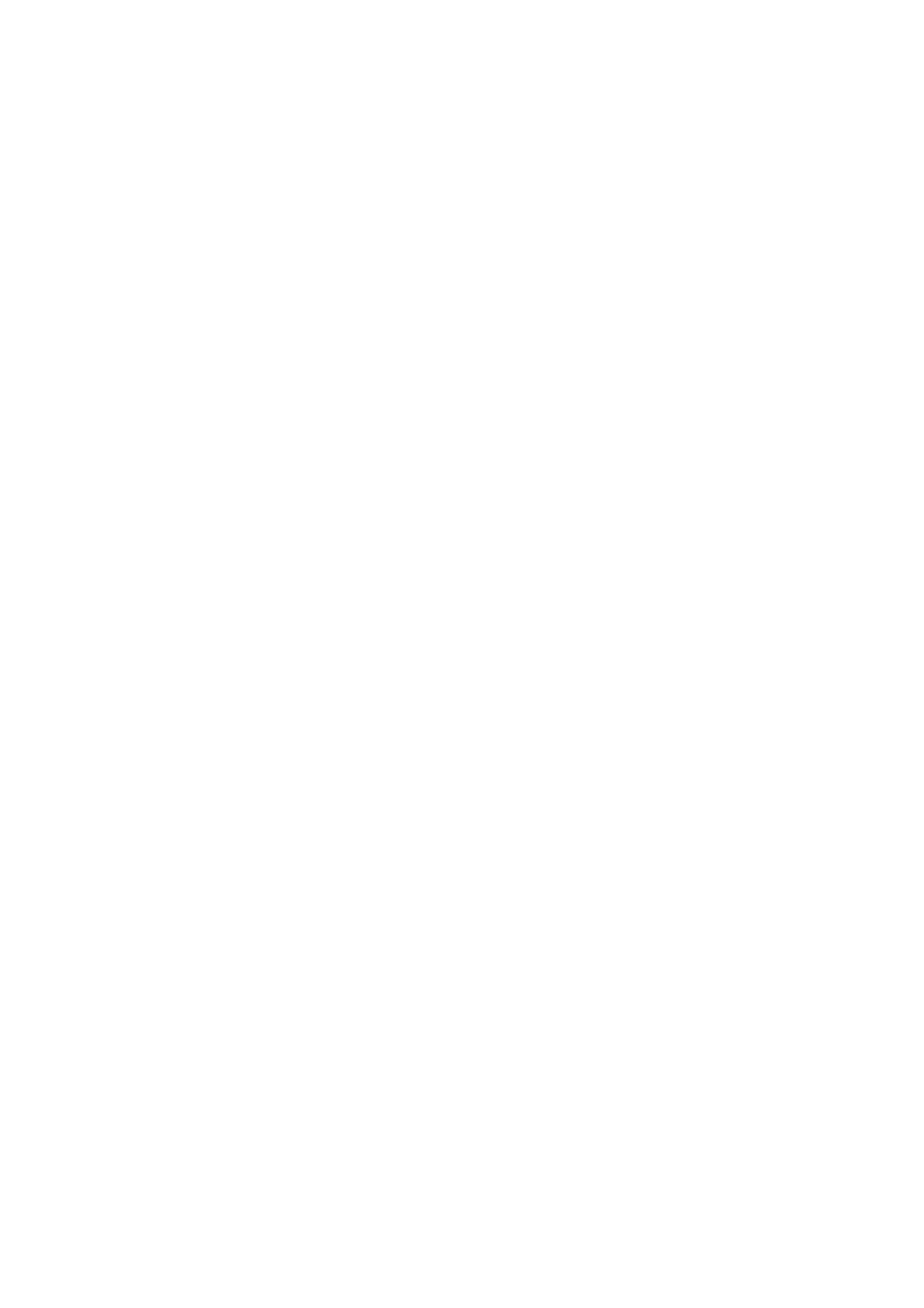### **Contents**

| 1.              |                                                           |  |
|-----------------|-----------------------------------------------------------|--|
| <b>Part One</b> |                                                           |  |
| 2.              |                                                           |  |
| 3.              |                                                           |  |
| 4.              | The importance of legitimate and effective institutions11 |  |
| 5.              |                                                           |  |
| <b>Part Two</b> |                                                           |  |
| 6.              |                                                           |  |
| 7.              |                                                           |  |
| 8.              |                                                           |  |
| 9.              |                                                           |  |
| 10.             |                                                           |  |
| 11.             |                                                           |  |
|                 |                                                           |  |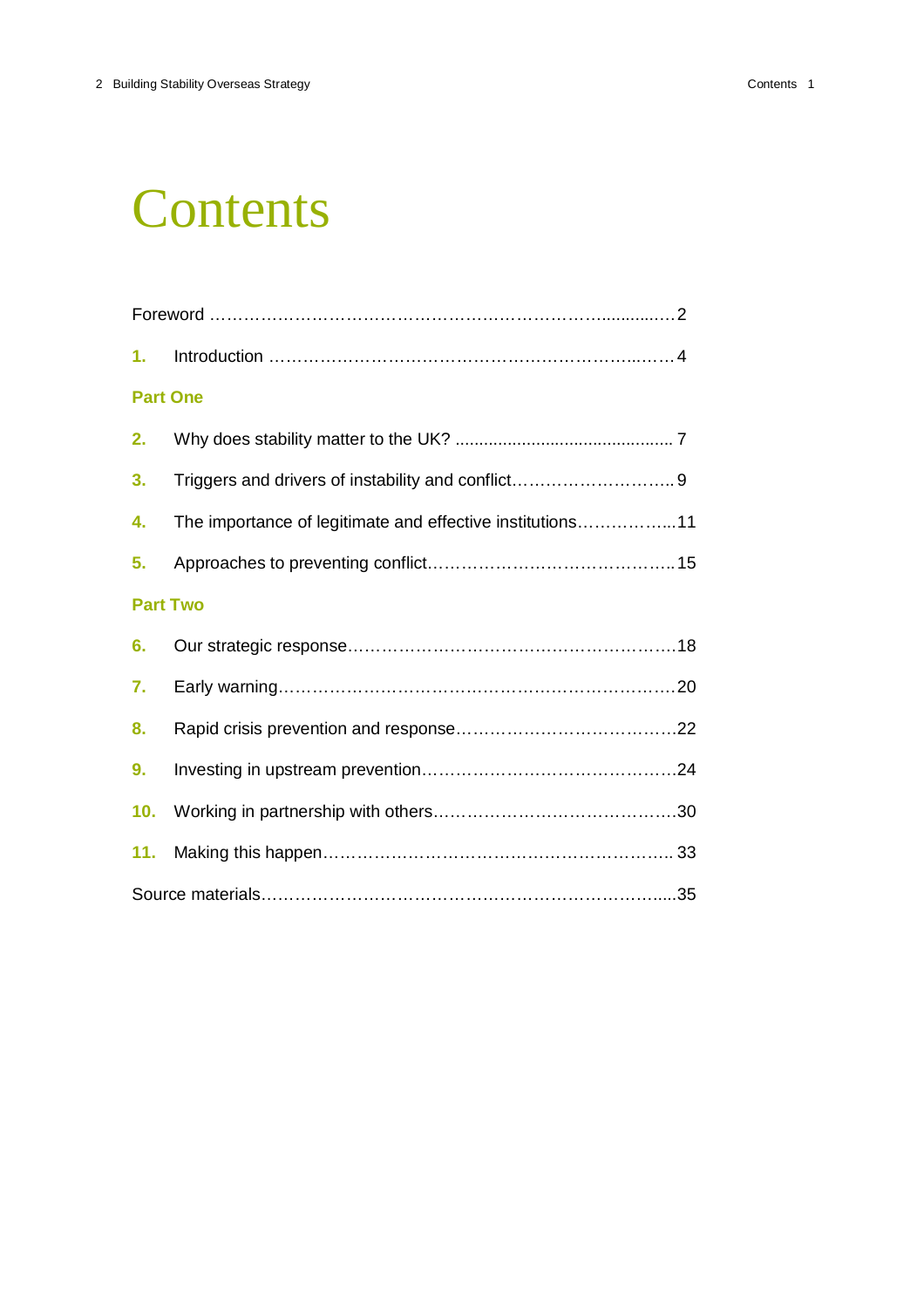### Foreword

The Arab Spring has demonstrated just how uncertain the world can be. The eruption of democracy movements across the Middle East and North Africa may turn out to be the most important development of the early 21st century, providing the international community with an opportunity to support the development of resilient societies and to help bring stability to the region.

The Arab Spring has also challenged long standing notions of stability. Challenges to oppression, if managed peacefully, can be a rejuvenating force for society, unlocking economic potential and re-enfranchising the disaffected. This strategy is built on the insight that stability can only be achieved when a society has the strong and legitimate institutions it needs to manage tensions peacefully.

It seeks to address the lessons we have learnt from these events and marks the first time that the Government has put in place an integrated cross-government strategy to address conflict issues. By focusing on Early Warning we will improve our ability to anticipate instability and potential triggers for conflict. When crises emerge we will act to deliver rapid crisis prevention and response, improving our ability to take fast, appropriate and effective action to prevent a crisis or stop it escalating or spreading. We will invest in upstream prevention to build strong, legitimate institutions in fragile countries so that they are capable of managing tensions and shocks.

Implementing the strategy will require a consolidated effort, using all our diplomatic, development and defence capabilities as well as drawing on external expertise. Through active expeditionary diplomacy we will build stronger ties with countries we can work with to promote stability. We will seek to work more closely with existing international partners and incorporate this agenda into our developing relationships with the emerging powers. We will use Britain's weight and influence in institutions including the United Nations, the European Union, NATO and the International Financial Institutions.

We have already announced the substantial extra resources which will underpin the strategy. By 2014/15 we will have increased to 30% the proportion of UK Official Development Assistance (ODA) that supports fragile and conflict affected states. The resources of the Conflict Pool, jointly operated by the FCO, DFID and MOD, will rise to a total of £1.125 billion over the Spending Review Period. The Arab Partnership initiative will expand to £110 million over the next four years to support political and economic reform in the Middle East and North Africa. Working to address instability and conflict upstream is a sound investment; it is both morally right and in our national interest.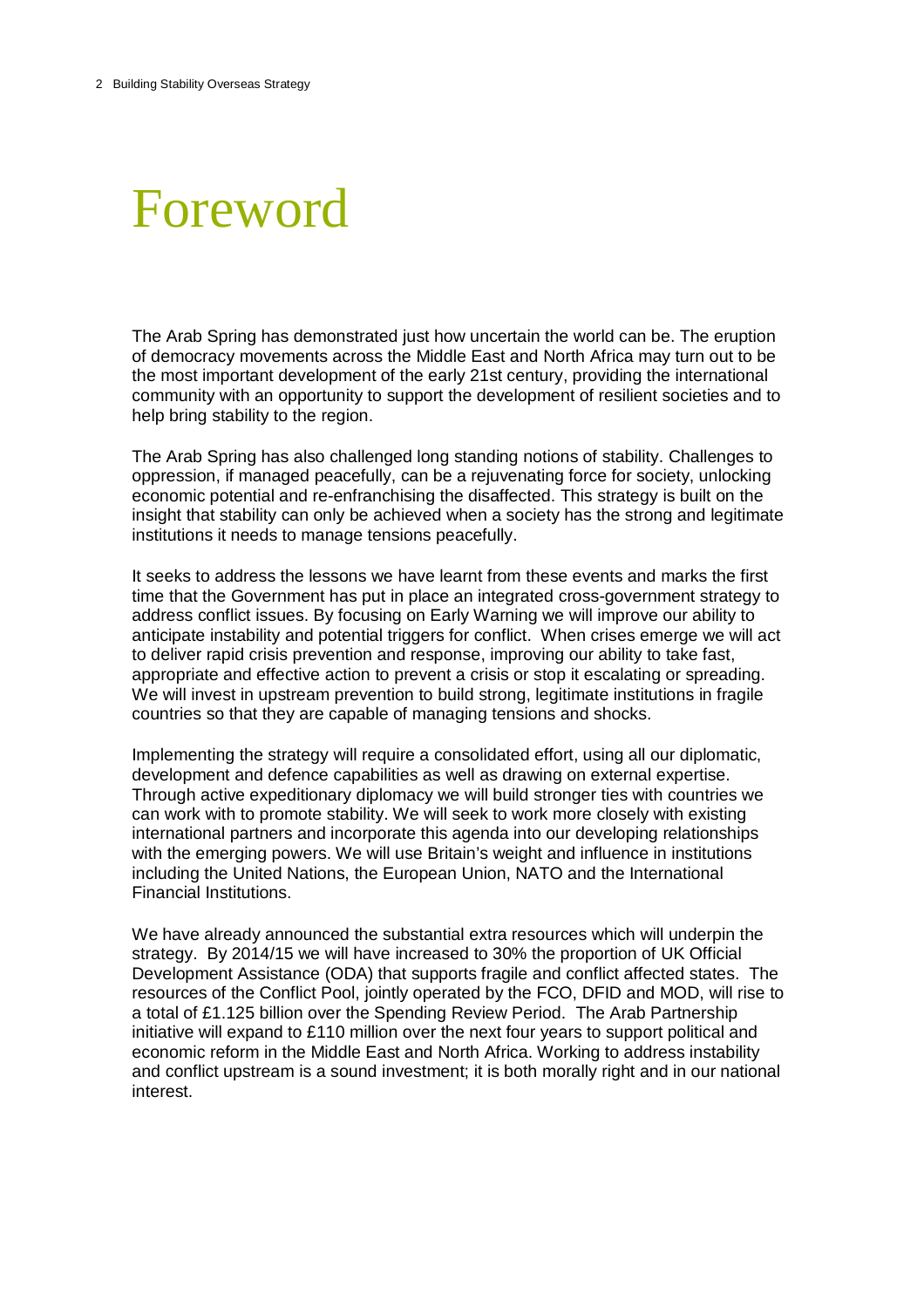We will share joint responsibility for the implementation of this strategy which delivers on the commitment we made in the National Security Strategy and Strategic Defence and Security Review last year.

 $\cdot$  $\mathcal{Q}$ 

**William Hague** Secretary of State for Foreign and Commonwealth Affairs

Rtill

**Andrew Mitchell**  Secretary of State for International Development



**Dr Liam Fox** Secretary of State for Defence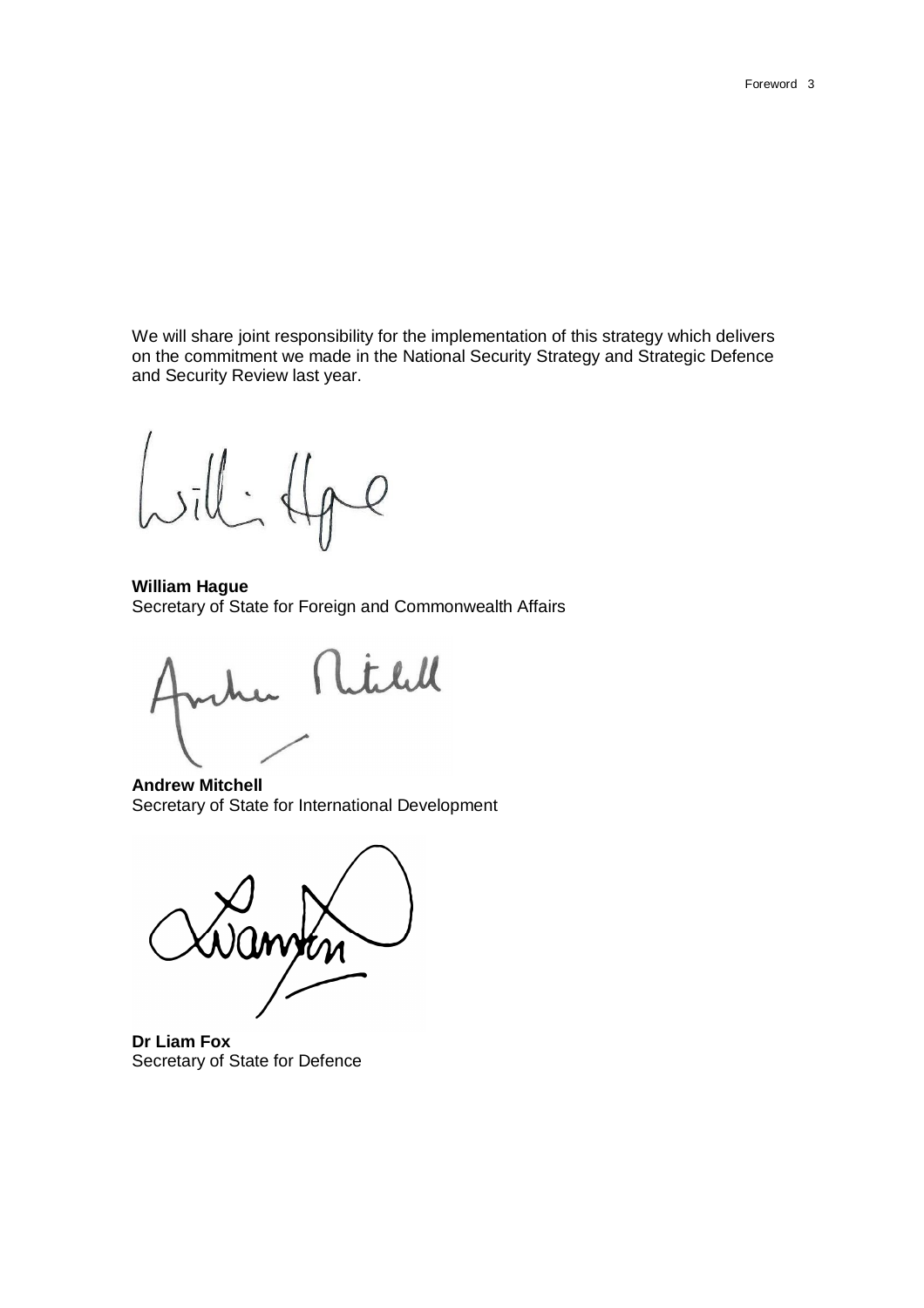# Introduction

- 1.1 When violent conflict breaks out, the costs to the country and the international community are enormous. Lives are lost, people displaced, trade links cut, and organised crime groups or terrorists are given an opportunity to take root, exacerbating instability. The purpose of the Building Stability Overseas Strategy (BSOS) is to address instability and conflict overseas because it is both morally right and in Britain's national interest. We will do this by using all of our diplomatic, development, military and security tools, and drawing on our unique experience, relationships, reputation and values.
- 1.2 The BSOS focus is on how we can improve the effectiveness of our efforts by strengthening our whole of government approach and refining our prioritisation at a time when resources are being squeezed. The strategy does not aim to catalogue the wide array of conflict-related work that the UK Government already carries out. Nor does it give a comprehensive account of our engagement with international partners and with multilateral organisations that is so critical to achieving success.
- 1.3 The cost to the international community of managing conflict and its effects once it has broken out are high. It is far more cost-effective to invest in conflict prevention and de-escalation than to pay the costs of responding to violent conflict. This strategy therefore emphasises the importance of early action and upstream conflict prevention.
- 1.4 Part one of the strategy sets out why stability matters to the UK and then draws on lessons the UK has learned and a growing body of international evidence of what works. We have consulted leading international thinkers and practitioners, bringing together perspectives from academia, the military, non-governmental organisations (NGOs), multilateral institutions, Parliamentarians and our Embassies and networks of staff overseas.
- 1.5 Part two of the strategy sets out our approach to prioritisation and the action we will take on those fragile and conflict-affected countries where the risks are high, our interests are most at stake and where we know we can have an impact. We need to be realistic about what we can achieve and will improve our performance through three mutually-supporting pillars:
	- **Early warning:** improving our ability to anticipate instability and potential triggers for conflict.
	- **Rapid crisis prevention and response:** improving our ability to take fast, appropriate and effective action to prevent a crisis or stop it spreading or escalating.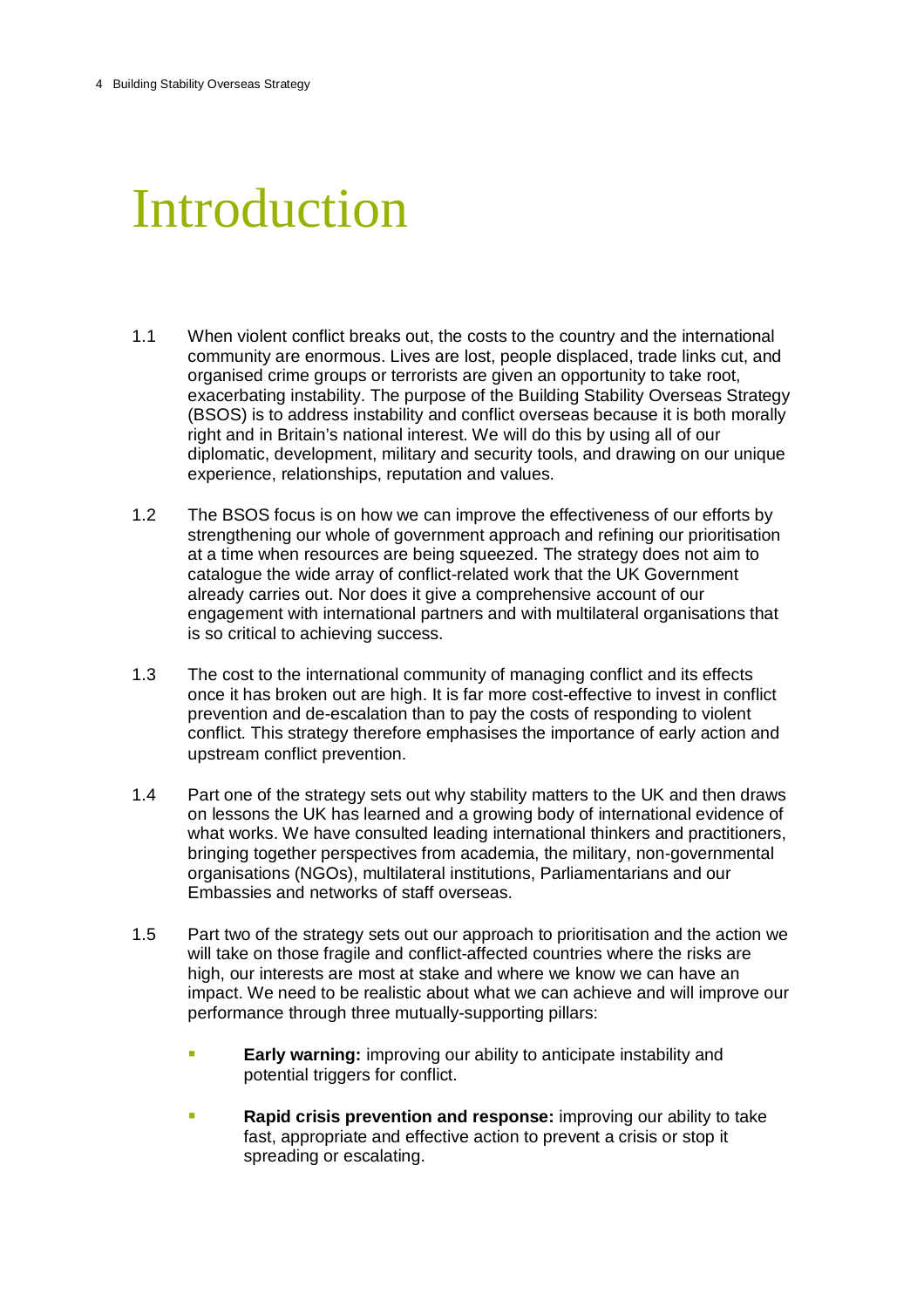- **Investing in upstream prevention:** helping to build strong, legitimate institutions and robust societies in fragile countries that are capable of managing tensions and shocks so there is a lower likelihood of instability and conflict.
- 1.6 The BSOS, which the Strategic Defence and Security Review committed the Government to produce, is one of several strategies stemming from the National Security Strategy. In implementing the strategy we will ensure that it is aligned with related strategies, notably the CONTEST Counter Terrorism strategy, the Organised Crime strategy, the Cyber Crime strategy and the Defence Engagement strategy. It will take into account the Government's strategies in areas such as proliferation and arms control, energy security, and climate change and resource competition, which it complements.

#### **What do we mean by "stability"?**

The stability we are seeking to support can be characterised in terms of political systems which are representative and legitimate, capable of managing conflict and change peacefully, and societies in which human rights and rule of law are respected, basic needs are met, security established and opportunities for social and economic development are open to all. This type of "structural stability", which is built on the consent of the population, is resilient and flexible in the face of shocks, and can evolve over time as the context changes.

#### **What do we mean by "conflict"?**

Conflict is a normal part of human interaction, the natural result when individuals and groups have incompatible needs, interests or beliefs. The challenge we need to address is the *violent* conflict that emerges when these underlying incompatibilities are badly managed.

In stable, resilient societies conflict is managed through numerous formal and informal institutions. For example, elections determine the outcome of political conflict, courts settle legal conflicts, and social norms prevent conflicts between neighbours escalating to violence. These mechanisms channel conflict, avoiding recourse to violence and facilitating positive change. In fragile states, however, they are weak, illegitimate or dysfunctional, so violence – organised and systematic, or individual and chaotic – becomes the primary mechanism to resolve conflict. Such violence undermines the institutions and relationships on which long term-peace and stability depend.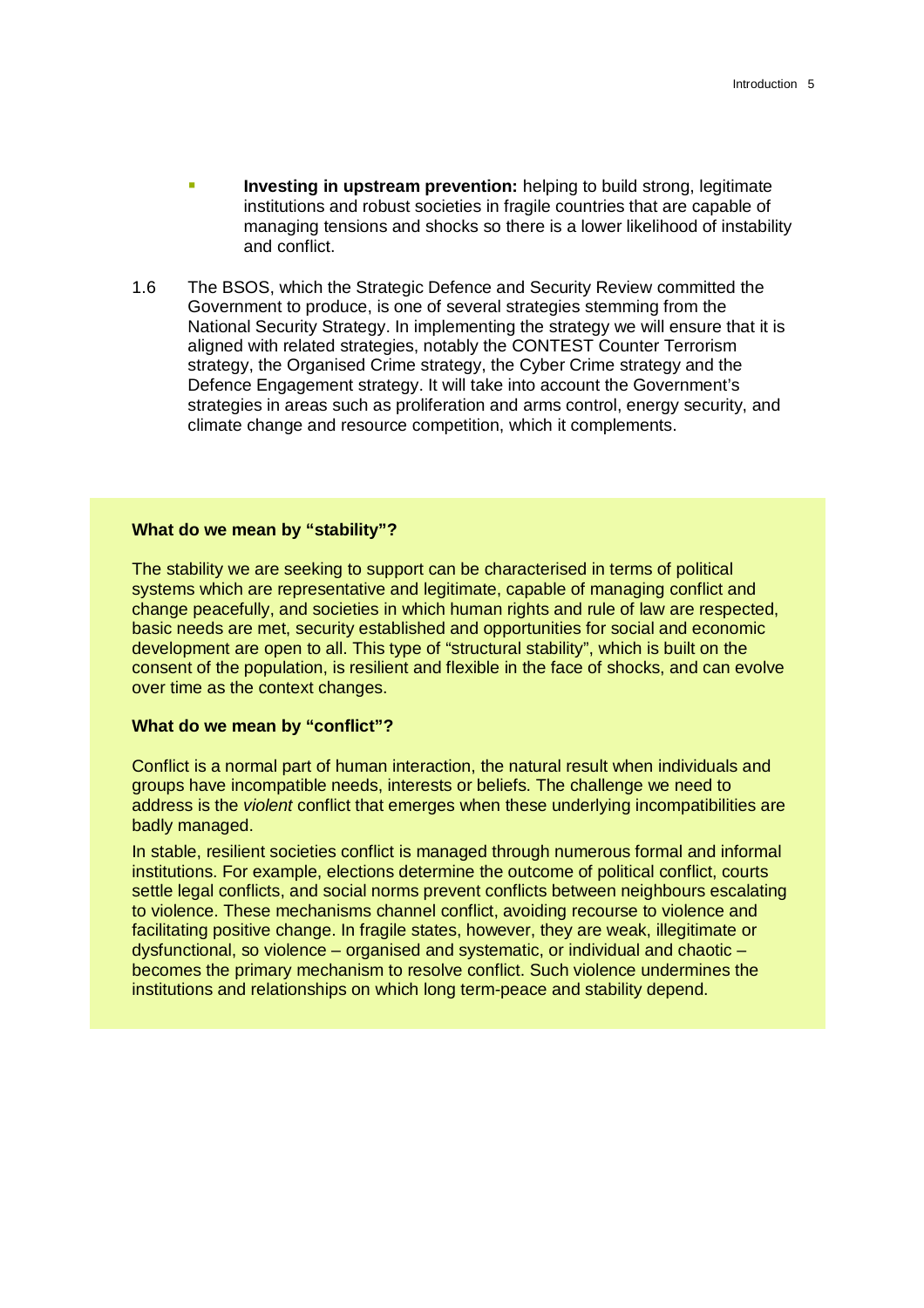### Part One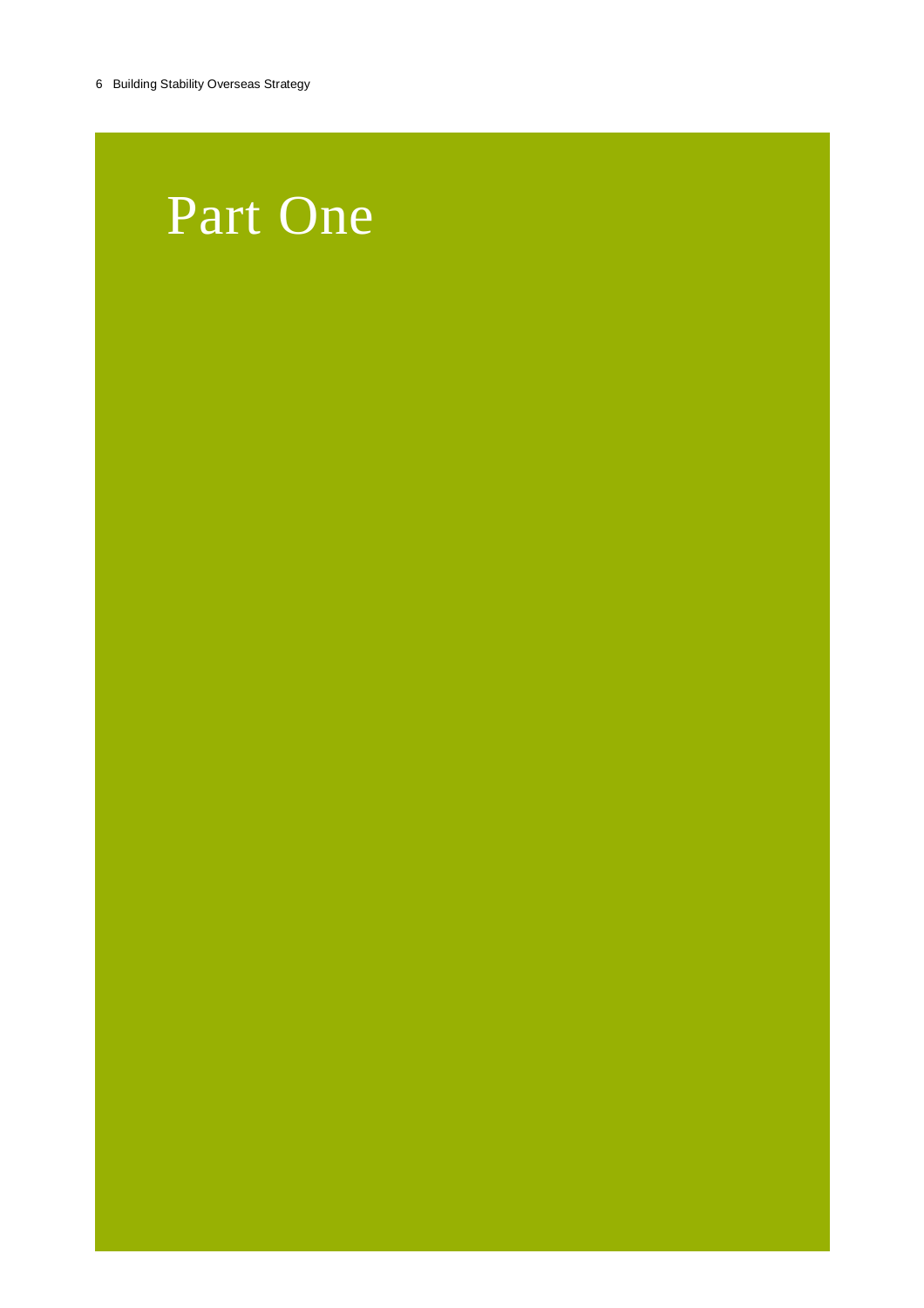# Why does stability matter to the UK?

2.1 Over 1.5 billion people now live in fragile and conflict-affected states or in countries with very high levels of criminal violence. Conflict deprives millions of their basic rights to life and security and involves significant social costs. Conflict and violence have a particularly negative impact on women, children and young people. Conflict-affected countries are less able to cope with the impact of natural disasters such as droughts or earthquakes.

#### A catastrophe for the individuals and countries directly involved…

- 2.2 War has been described as "development in reverse". Vital infrastructure roads, schools, hospitals, factories – can be destroyed. It is too dangerous for children to go to school, parents to earn a living, or expectant mothers to reach a midwife. The private sector grinds to a halt or is distorted by a war economy. Communities are torn apart and people are left struggling to cope with debilitating insecurity, and often with the psychological trauma inflicted by terror and sexual violence.
- 2.3 The economic consequences of conflict for poor countries are enormous: it has been estimated that an 'average' civil war costs a developing country the equivalent of 30 years of GDP growth. It can take 14 years for a country to return to its pre-war growth path and 20 years to reach its pre-war trade levels. The impact of organised and violent crime also carry a huge economic cost: Jamaica, for example, could boost annual economic growth per capita by over 5% if it could lower its murder rate to that of Costa Rica. Nine of the ten poorest countries in the world are fragile states. Not a single low income fragile or conflict-affected country has yet achieved a single Millennium Development Goal.

#### For others in their region...

2.4 The impacts of conflict are rarely contained within a country's borders. Neighbouring countries and wider regions are often destabilised by the flow of small arms and light weapons, mercenary or other armed groups, illicit goods and displaced people that conflicts can produce. The interconnected conflicts in West Africa – in Liberia, Sierra Leone, Guinea, Cote d'Ivoire, Guinea Bissau and Senegal – are a good example of this, as is the instability in the Caucasus and Central Asia. The impacts may be long-lasting: the Balkans is still dealing with refugees 15 years after the start of the conflicts in former Yugoslavia.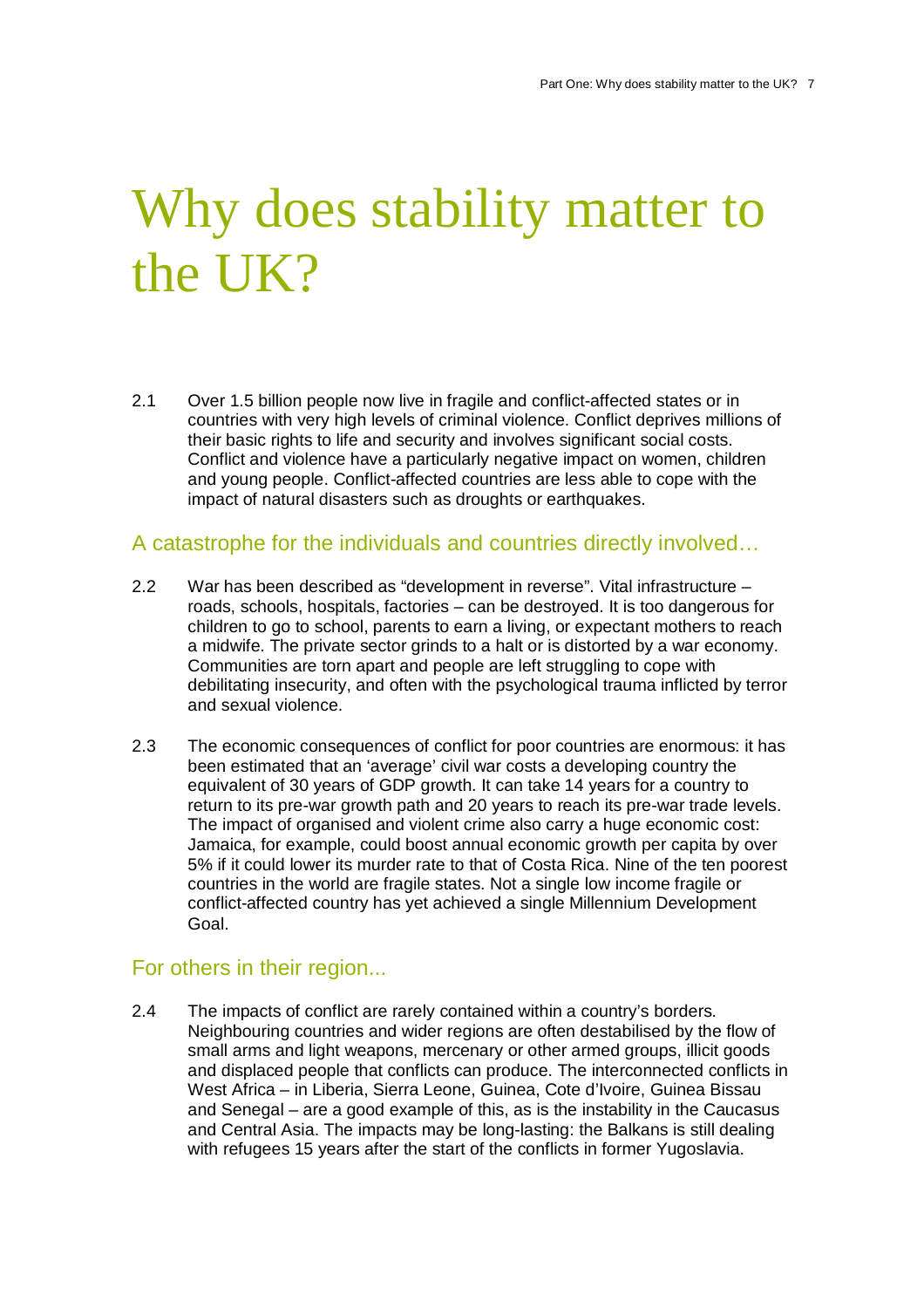Rebel groups are more likely to cross national borders made porous by conflict, often leading government forces to follow suit. Conflict can also have a serious economic effect on surrounding regions, since instability in one country can often depress growth rates in its neighbours.

#### And a threat to our security and prosperity…

- 2.5 In our interconnected world, the effect of violence in one region can spread to other more stable areas through refugee flows, terrorist activity, and organised crime groups, all of which can have an impact on our own security. Five countries - all in the midst of conflict - produced 60% of the world's refugees in 2009. Conflict impacts on governance, accountability and the provision by the state of services such as security and justice. Chaos in countries like Yemen and Somalia allows Al Qaida and other terrorist groups to recruit, train and organise, providing a launch pad for attacks on us. Such poorly governed spaces also create platforms from or through which organised crime groups can operate. Around 50-60 tonnes of cocaine annually transit fragile West African states on their way to Europe.
- 2.6 In the long term, our prosperity and security is intertwined with peaceful development and security across the globe. The cost to the UK of managing conflict that has an impact on our national interests once it has broken out is high; as a matter of last resort we may need to deploy our Armed Forces, with the human and financial costs that entails. Instability and conflict inhibit economic development, damage trade and cause commodity price shocks. Levels of productive economic activity in conflict-affected countries and regions drop: trade levels after major episodes of violence can take 20 years to recover. Political and economic instability discourages or destroys external investment. Pirates, often operating from unstable or conflict-affected states, undermine trade and cost the world economy up to £7.6 billion a year.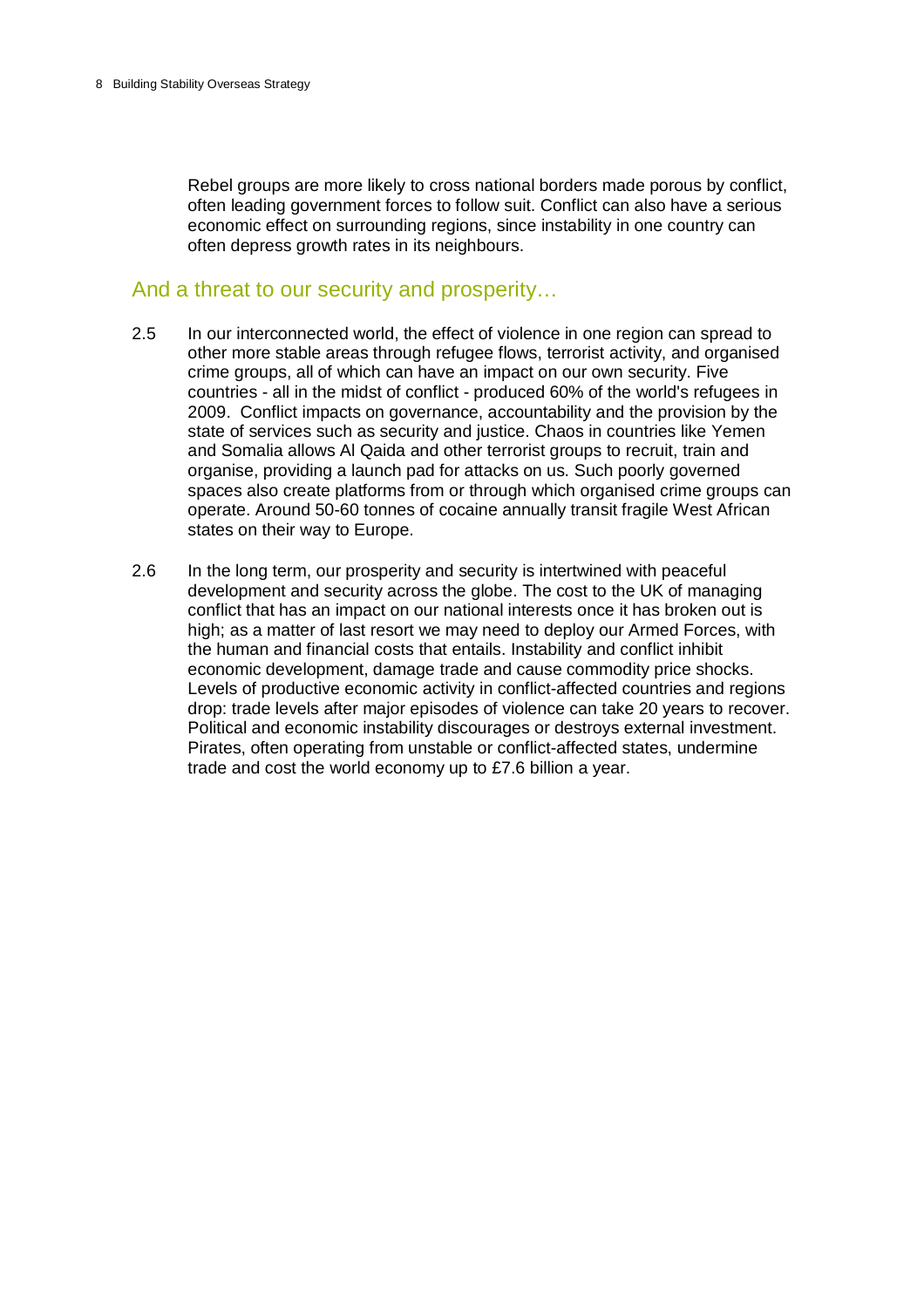# Triggers and drivers of instability and conflict

- 3.1 Internal conflict, terrorism and criminal violence are now the most prevalent forms of instability. While the number of conflicts fell sharply from the end of the Cold War until 2003, the downward trend has now stalled. The conflicts that remain have become more intractable and many countries are caught in a cycle of repeated violence and instability. Ninety percent of conflicts initiated in the first decade of the  $21<sup>st</sup>$  century were in countries that had already had a civil war.
- 3.2 Though they have become less common, conflicts between states continue to be a risk. Inter-state conflicts are frozen or dormant in many parts of the world including the South Caucasus, the Middle East, South and South East Asia and Africa. All are potential flash points and could be triggered by instability within an individual state.

#### Sudden shocks can tip fragile countries into conflict and instability…

- 3.3 When it is well managed, political tension within society can drive positive change without violent conflict. Violent conflict is closely linked to bad governance, corruption and the lack of broad-based economic development. States that appear outwardly stable may be brittle and have little resilience to shocks. When a country rejects an authoritarian regime, violence is often the result, as we have seen recently in the Middle East and North Africa. Events have shown just how quickly the security situation can deteriorate. But while the onset may be sudden, the resulting conflict can be protracted if not addressed effectively, as shown by experience in the Balkans following the break-up of Yugoslavia or in the Caucasus.
- 3.4 Sudden shocks such as rapid fuel or food price increases, or an economic collapse, a disputed election result, or a religious or ethnically motivated attack can all trigger violence within states. So can longer term external pressures such as the spill over from a conflict in a neighbouring country, transnational terrorism, and tensions over resources or regional dominance. These may also lead to conflict between states.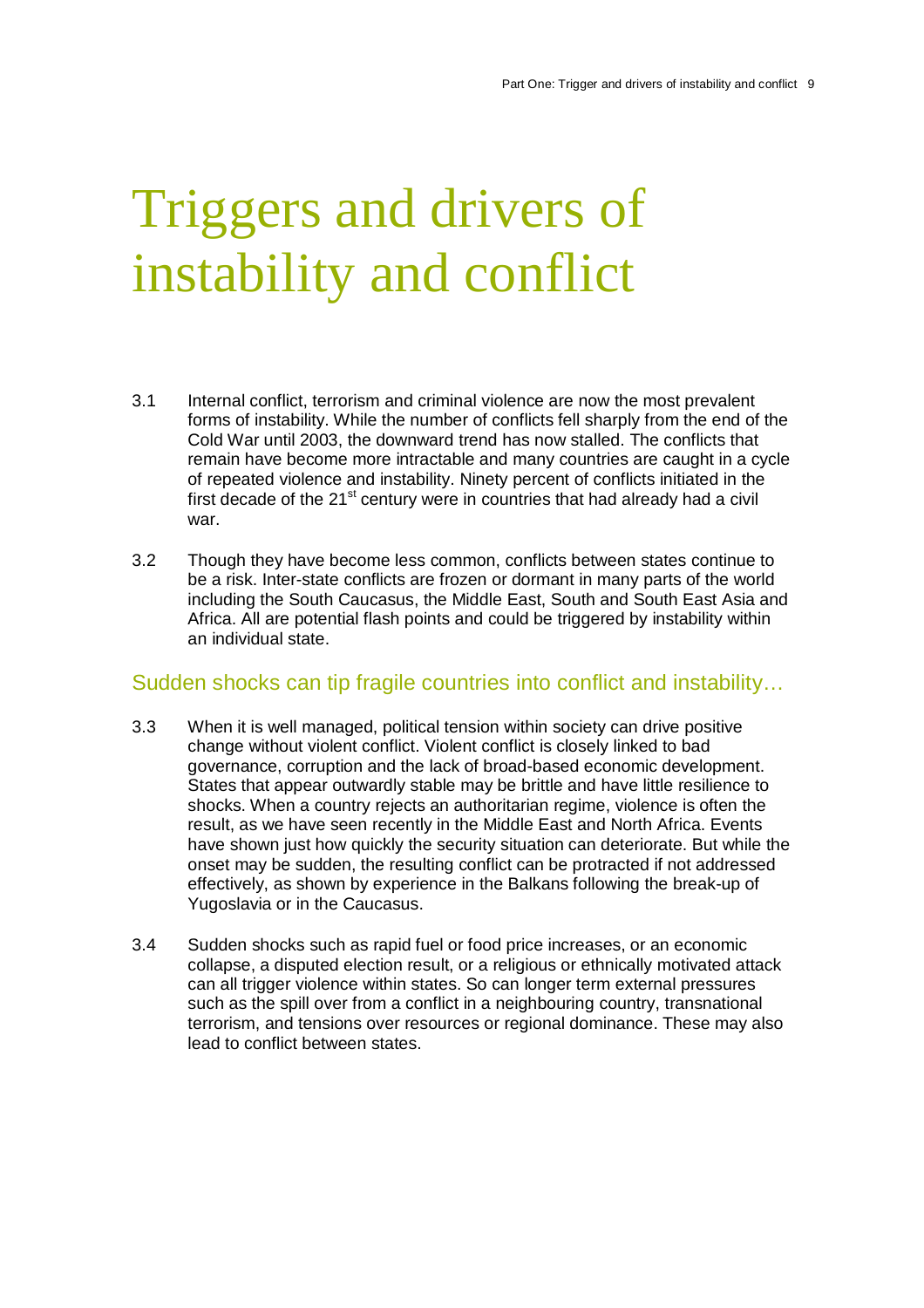#### Global pressures are increasing the risk of instability and conflict…

- 3.5 Resource scarcity, population growth and climate change may increase the potential for conflict over disputed land and water. More volatile food and energy prices will also increase the stresses on fragile countries. These pressures are likely to be particularly intense in the arc running from West Africa, across the Sahel, through the Horn of Africa and the Middle East and up into West, South and Central Asia. By 2025 more than 2.8 billion people in 48 countries may face water scarcity.
- 3.6 At the same time, the threat from external actors such as transnational armed groups and organised crime gangs is increasing. Drug cartels that impact on the UK challenge public authority in Colombia, the Lord's Resistance Army spreads terror in the Great Lakes region of Africa, terrorist groups exploit and exacerbate instability in countries such as Yemen and Somalia, traffickers undermine the rule of law in Jamaica and drug syndicates corrupt the state in Guinea-Bissau.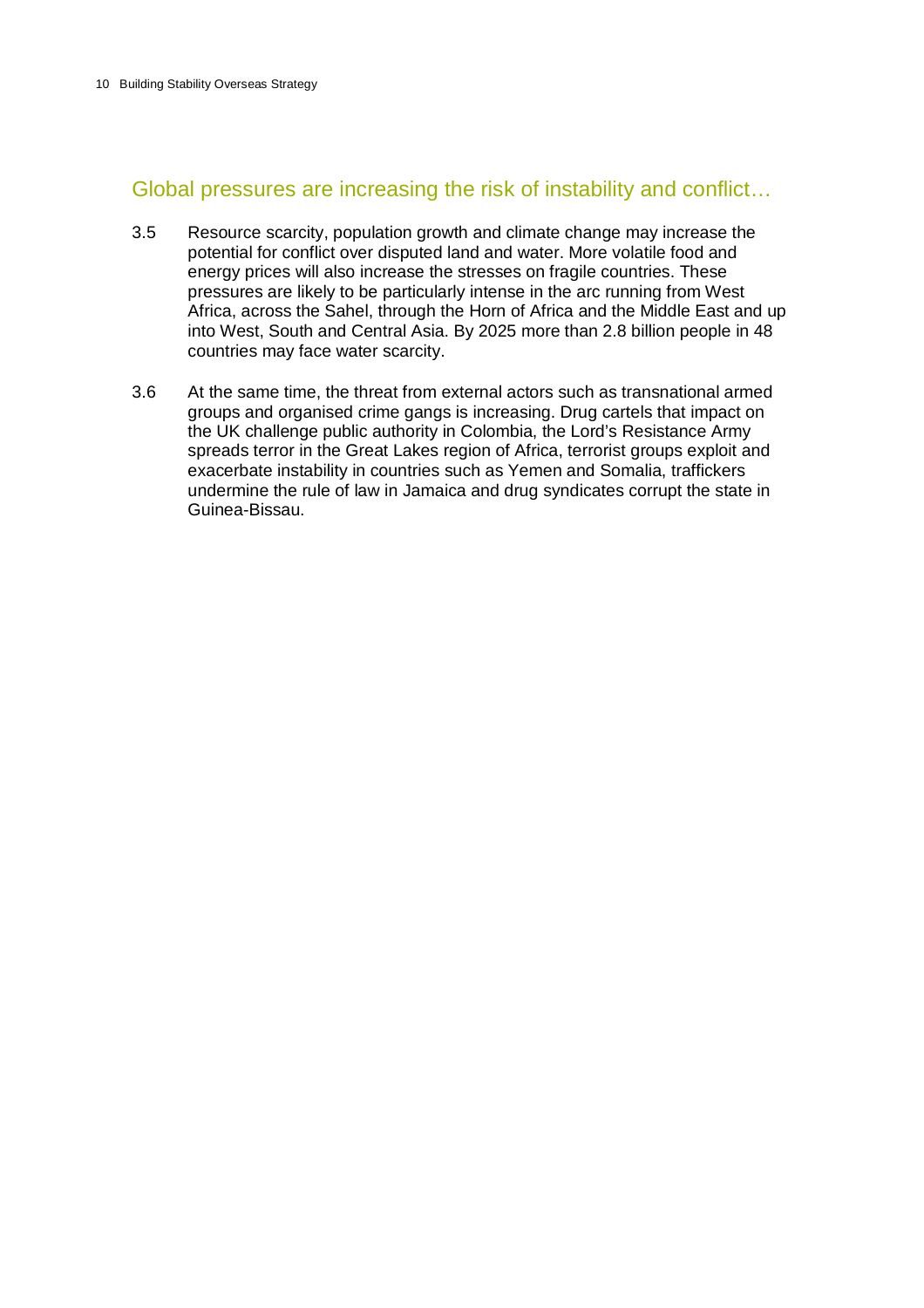## The importance of legitimate and effective institutions

4.1 Widespread violence is most likely when shocks tear the fabric that holds society together. While some countries are able to manage shocks peacefully and avoid violence, in fragile states the complex web of institutions that provides the basis for trust and confidence – from the police and legal system, to civil society organisations, religious groups, government departments or banks – is too weak or poorly functioning too cope. The political system may lack the strength and legitimacy to manage the crisis peacefully. People may lack confidence in key institutions, especially those responsible for security and justice. Or unemployed and unrepresented people may decide that violence is their only option.

#### Political inclusion is essential for peace…

4.2 The most peaceful political systems are accountable, giving everybody a voice, and trusted to manage difference and accommodate change. Ghana suffered a series of military coups from the 1960s ending with the creation of a new constitution in 1992. It has now managed to build a successful political system that people have started to trust, and which gives them the confidence to invest in the future. The experiences of Côte d'Ivoire, Ghana's near neighbour, provide a vivid contrast. Political systems that fail to encourage and enable all groups, including women, to participate in political and economic life, will generate anger amongst the excluded and lack the legitimacy to mediate conflict peacefully.

#### Building democracy and civil society can strengthen peace…

4.3 Democracy can provide an effective mechanism for allocating political power and managing conflict. There is no standard model for democracy but, over the long term, it provides the best route to building accountable and responsive states able to safeguard human rights and promote social and economic development. In new or weak democracies, it is important to work with existing democratic elements rather than attempt to impose a particular model. Elections, while essential to democracy and often a critical part of building legitimacy, entail risks and their timing, design and monitoring are crucial. Holding them when there is no confidence in their fairness and quality may backfire. Election losers must have a clear stake in the future of their country and sufficient trust in the system to believe they are not permanently excluded from power.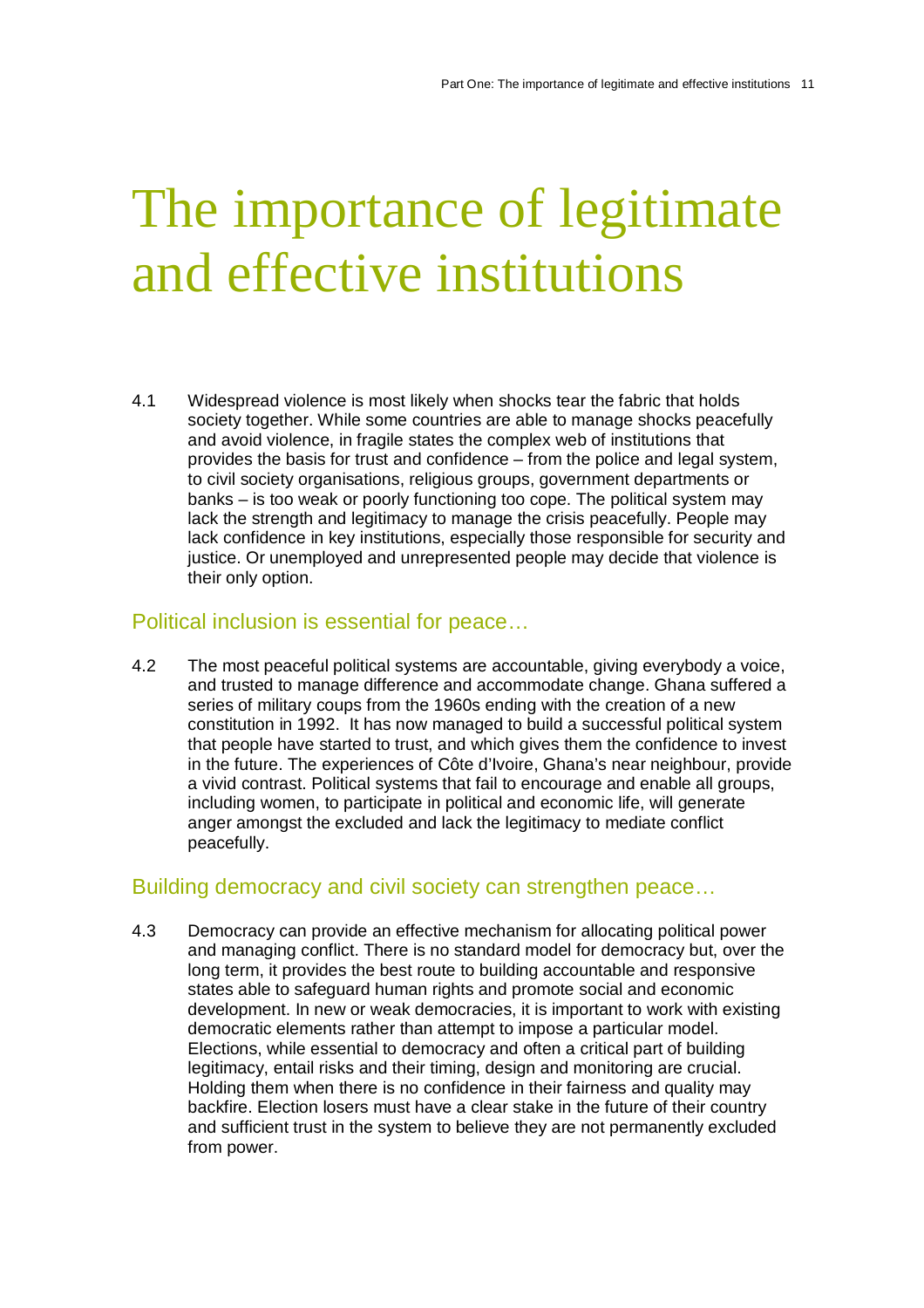4.4 Effective local politics and strong mechanisms which weave people into the fabric of decision-making – such as civil society, the media, the unions, and business associations – also have a crucial role to play. All sections of the population need to feel that they are part of the warp and weft of society, including women, young people and different ethnic and religious groups. There needs to be a growing acceptance that the use of violence is not normal or acceptable. The freedom to question the way things work is an important test of the political health of society.

#### Security and justice matter…

- 4.5 From Sierra Leone to Iraq and Afghanistan we are learning that we cannot build stable states without functioning security and justice systems. Effective and accountable security and better access to justice that is seen to be effective make people feel safe in their daily lives. They give an entrepreneur the confidence to invest, and provide people with the means to resolve conflicts before they escalate. Improved security and justice requires local ownership and political will.
- 4.6 In many fragile states the army or police can be the main face of the state for many citizens, and their behaviour can have a disproportionate impact on perceptions of legitimacy. When accountability is weak, security forces may be seen as sources of insecurity or oppression. They may even be used as an instrument of terror or as tools for economic or political gain. Following repressive and authoritarian rule, it is vital that security is maintained while local security forces are reformed and signals a clear shift away from any past abuses.
- 4.7 Support to build the capacity of security forces must be matched with efforts to build accountability, legitimacy and respect for human rights, for example through strengthening civilian oversight of the armed forces; ensuring the proper functioning of parliaments, the media and civil society organisations; and through such measures as educating the police on dealing appropriately with sexual violence. Effective and accountable military and police forces can also play a role in regional and global stability through troop and police contributions to peacekeeping missions.
- 4.8 Access to justice is a basic need for all citizens. The law, the judicial system, respect for human rights and combating impunity are all integral to justice. The links across the criminal justice system, from policing to prosecution, courts to prisons are all crucial. Working in just one segment is rarely sustainable and can place undue burden on another part of the chain. In many fragile states, formal security and justice systems tend to be only part of the picture, with the majority of these services being delivered through informal or traditional systems. These informal systems often help resolve local conflicts. Understanding why citizens turn to the justice providers that they do and how to ensure equitable justice is accessible to all is important.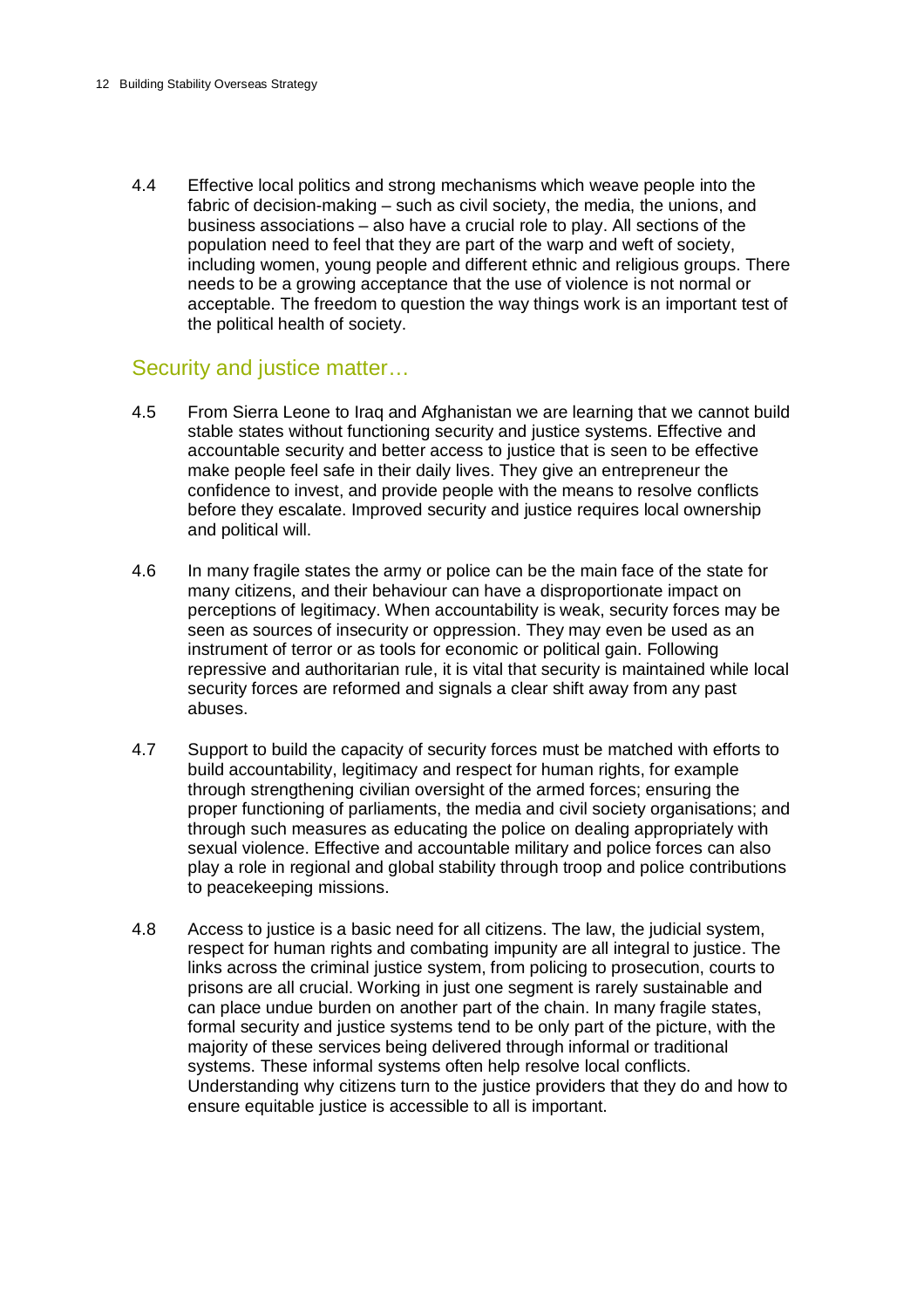#### As do a working economy and jobs…

- 4.9 Countries that secure fast broad-based economic growth after conflict are less likely to fall back into war than those which fail to grow. Low incomes, when combined with income inequality and lack of opportunities, particularly high unemployment, exacerbate instability and violence. Jobs, economic opportunity and wealth creation are critical to stability. Lack of economic opportunity is cited by citizens as a cause of conflict, and is often the most significant reason why young people join gangs, criminal organisations or rebel groups.
- 4.10 Only a healthy private sector and a well-functioning state can, in the long run, generate the growth and, particularly, the jobs needed for a sustainable exit from poverty, fragility and conflict. Even in the most fragile countries, such as Somalia, some elements of the private sector can continue to thrive, and targeted support to these can help generate income, jobs, and alternatives to violent conflict. Where the rule of law is weak, care needs to be taken not to fuel the war economy when providing such support. Equitable and legal crossborder trade which ties together peoples and economies of neighbouring countries can play a key role in consolidating peace. Legal trade builds prosperity, stability and peaceful relations.
- 4.11 Without growth and employment, it is impossible to meet the basic needs of the population, and people's aspirations for a better life for themselves and their children. This is particularly important where there is rapid urbanisation and rising numbers of unemployed youth. Supporting growth and the role of the private sector, including through foreign direct investment, is critical. In the short term, public sector programmes can play a key role in generating employment.

#### Public confidence is critical…

- 4.12 While an inclusive and legitimate political system is a requisite for stability, confidence in the future comes when people see that their needs and expectations are being met on the ground. National and local government are both important. Their ability to make laws, provide security, exercise justice and deliver a degree of financial and macro-economic stability, including through effective revenue systems, is essential.
- 4.13 The state also needs to meet the broader expectations of the population. The fabric that holds society together is strengthened if people see that their taxes are used effectively, for example to provide health care and education for their children, to build roads and provide reliable electricity services. The delivery and quality of such basic services matters. In Nepal, grievances over access to basic services in impoverished communities helped fuel the insurgency revolution. In Pakistan, the poor quality and content of education can make young people vulnerable to extremist messages.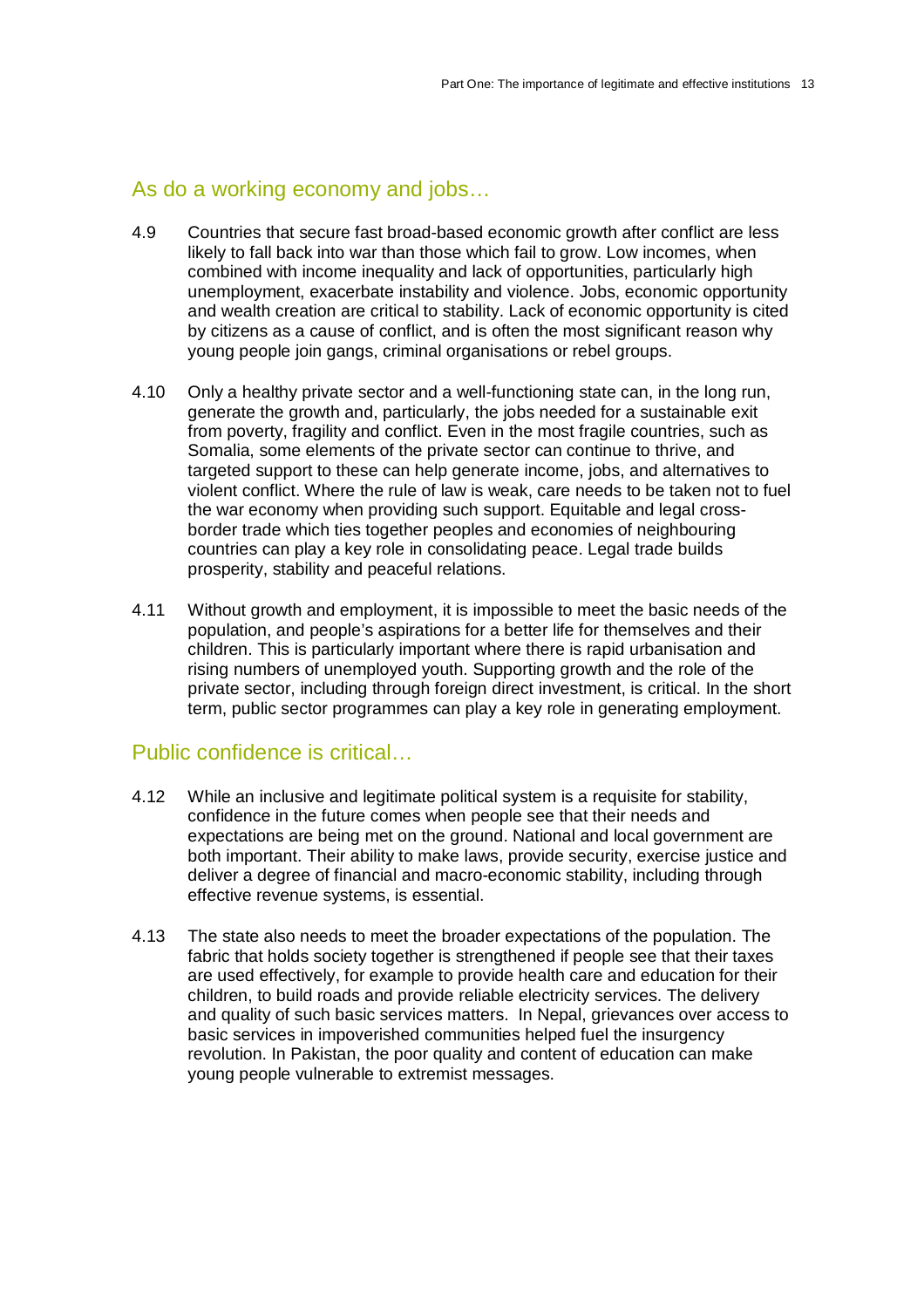#### But bad governance works for some…

- 4.14 Conflict, organised crime and instability create winners as well as losers. Elite groups often have strong incentives not to open up the political system. Understanding the network of elites and the drivers of their behaviour is important. Many fragile states are rich in natural resources. Rather than revenues from oil, diamonds or minerals providing a down payment for a better future they often drive conflict as elites, political leaders and organised criminals struggle for personal enrichment and gain. For example, criminals, including businessmen and military officers engaged in illegal mineral extraction and smuggling in Eastern Democratic Republic of Congo, depend on continuing instability for their criminal activities.
- 4.15 In a range of states, from Somalia to Zimbabwe and Burma, weak and bad governance is entrenched. Corruption, discrimination, economic collapse, human rights abuses, violence against women and children, and a lack of security, justice or basic services fuel the grievances of the population. In these countries, people do not have trust in government institutions to work for them.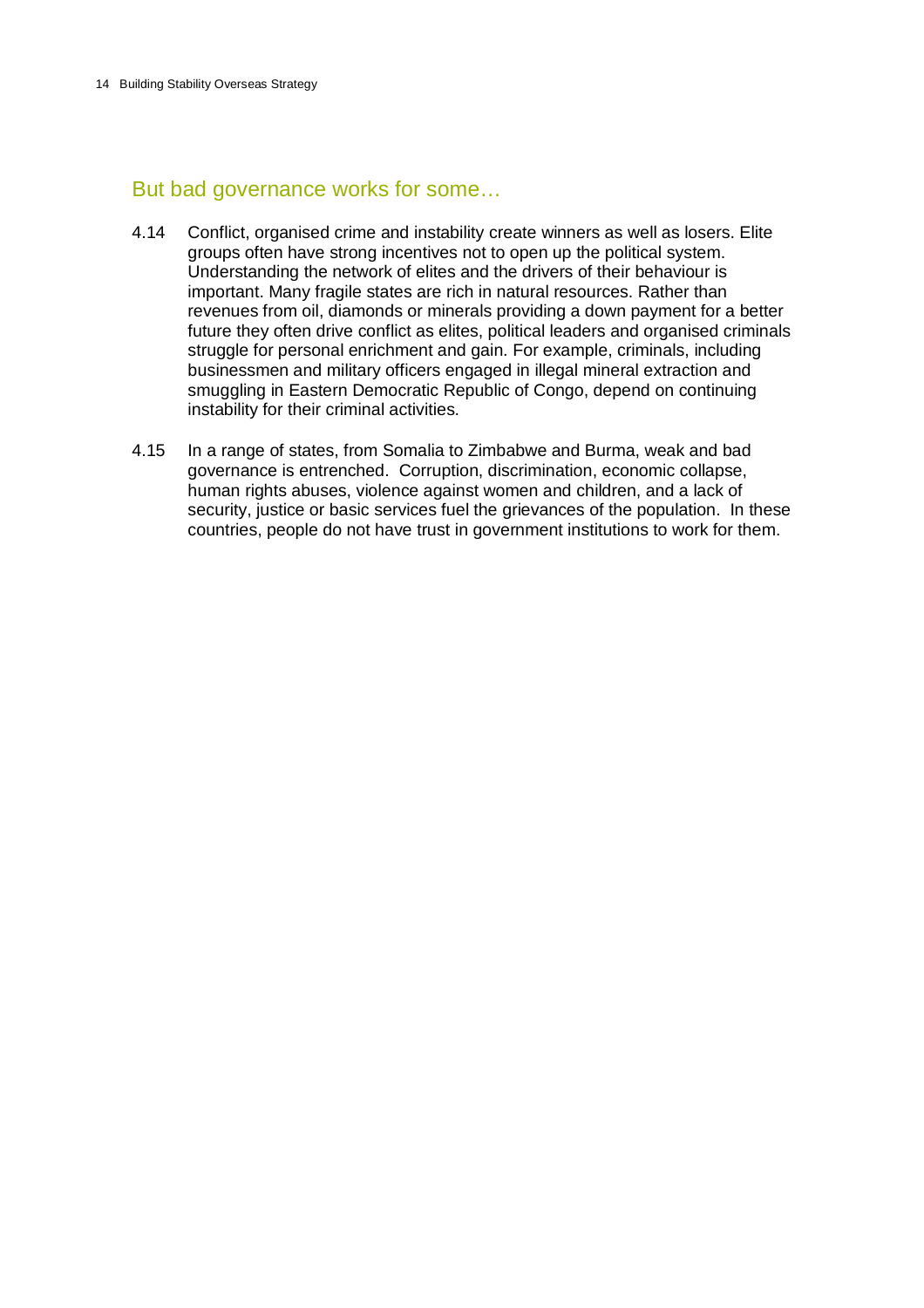# Approaches to preventing conflict

5.1 When crisis looms in a fragile country, rapid action can be crucial to prevent the outbreak or escalation of violent conflict. The nature of the action that is needed differs from country to country. Countries in the immediate aftermath of a conflict or political transition present particular challenges as governments struggle to build trust, but they also offer opportunities to support positive change.

#### Diplomatic engagement is critical

- 5.2 Active engagement at key moments by senior figures that are not seen as partisan can often have a significant impact on the dynamics of a conflict. Respected senior statesmen confer legitimacy on efforts to promote dialogue and reconciliation between parties to a conflict. Their involvement signals the intent of the international community to ensure that conflict does not gather momentum. Field visits, shuttle diplomacy and the hosting of fora involving all the parties have all been used to good effect, in part by creating space for negotiation. Kofi Annan, for example, led a negotiation process that prevented widespread violence in Kenya from escalating into civil war following contested election results in 2007-08.
- 5.3 Such approaches have met with some success, and an increasing number of violent conflicts are now being settled by negotiations rather than military victories. However, peace agreements are only the start. The processes that follow tend to exclude sections of society and often produce groups with objectives and agendas that continue to clash even after the formal cessation of hostilities. It is therefore vital that international partners support inclusive peace agreements and political settlements that are more than just bargains between elites or armed groups and that help lay the foundations for tackling the full range of issues that caused and perpetuated the conflict. This means supporting coalitions that include a wide enough cross-section of society to build confidence and begin the initial stages of institution building.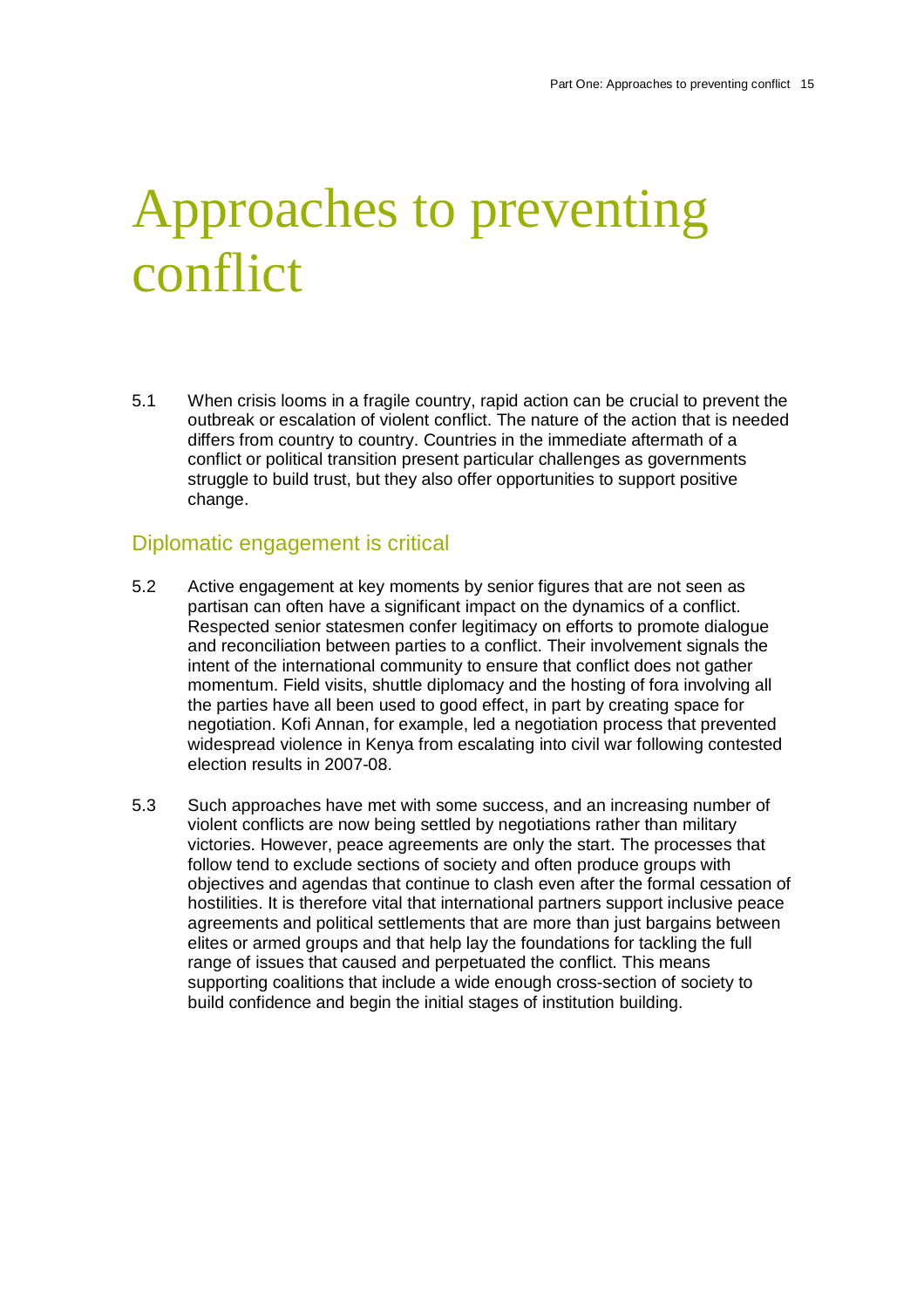### Laying the foundations for peace

5.4 Even though politics are central to stability, the international community has often looked for technical fixes to conflict. New analysis and voices from fragile countries are encouraging the international community to focus more on how it can prevent conflict and help build a stable foundation for development. The starting point needs to be a focus on conflict sensitivity –to analysing and understanding the situation to ensure that work designed to build stability does not unintentionally make things worse. The chances of success are greatest when the international community gets behind a political settlement that lays the foundations for tackling the causes of conflict in a country.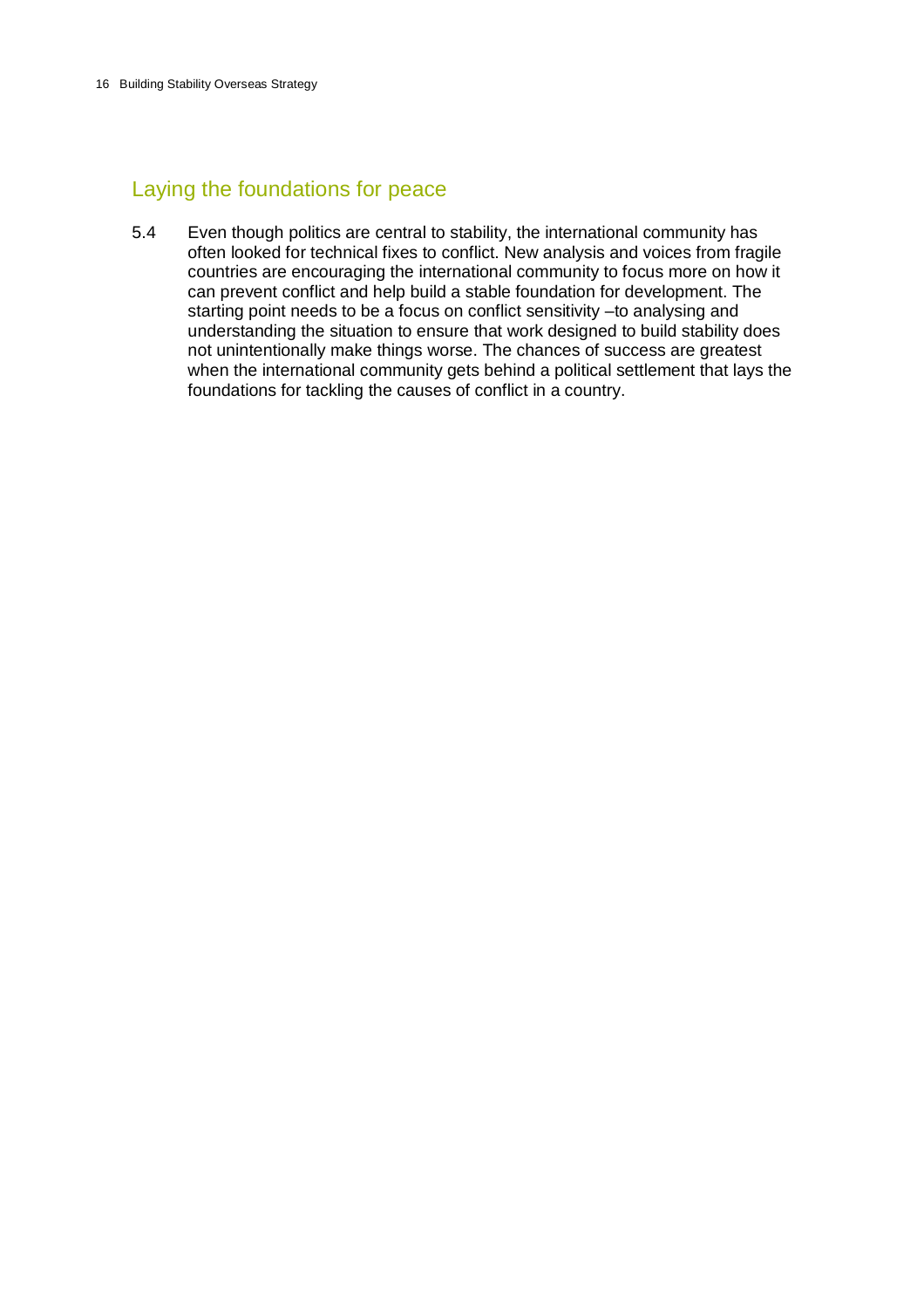### Part Two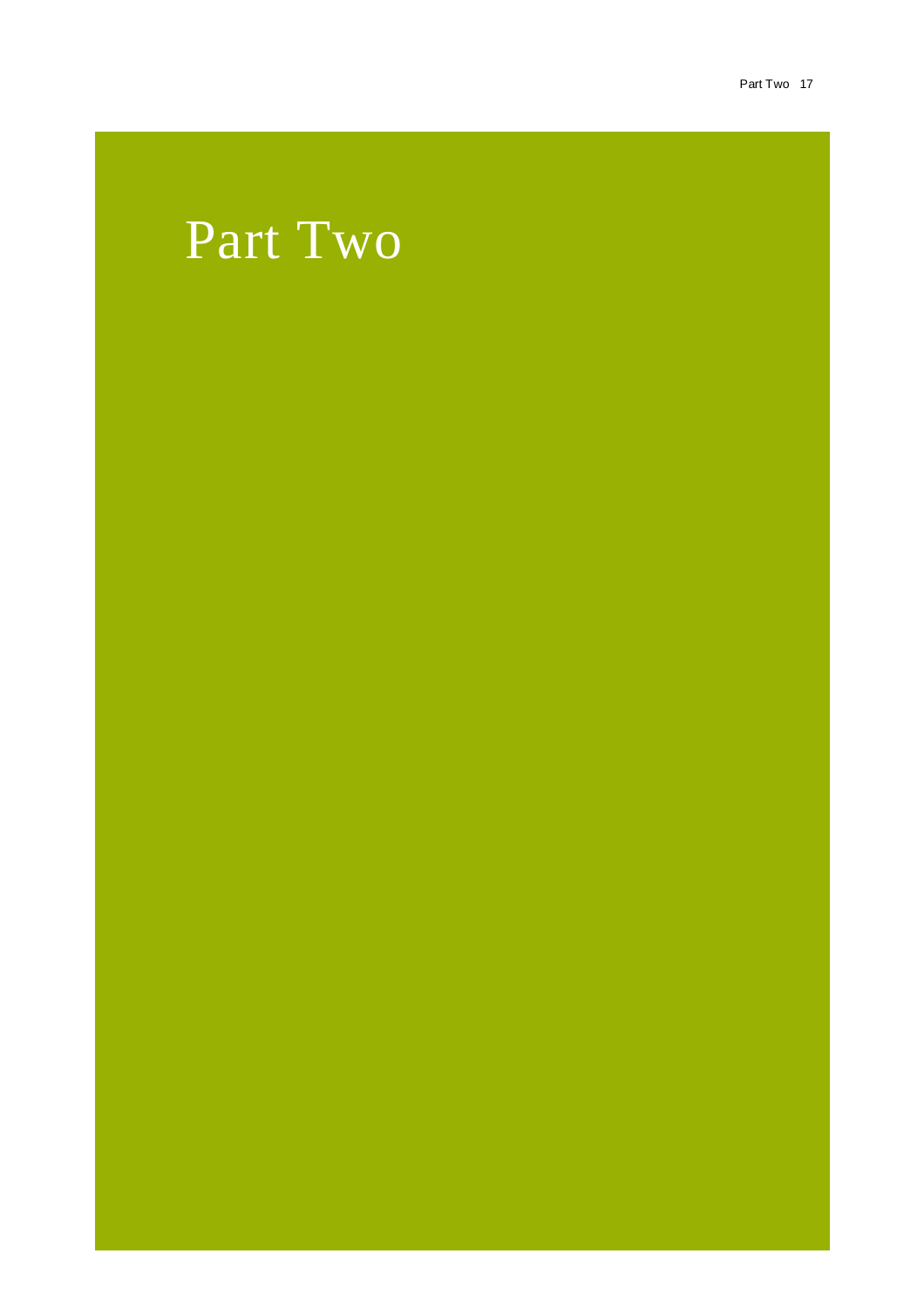## Our strategic response

- 6.1 It is in the UK's interest to identify crises emerging overseas early, to respond rapidly to prevent them - or deal with the instability and conflict that does emerge, and to tackle the causes of instability, fragility and conflict upstream. There are three mutually-supporting pillars on which we need to focus to improve our performance in tackling instability and conflict:
	- **Early warning:** improving our ability to anticipate instability and potential triggers for conflict.
	- **Rapid crisis prevention and response:** improving our ability to take fast, appropriate and effective action to prevent a crisis or stop it spreading or escalating.
	- **Investing in upstream prevention:** helping to build strong, legitimate institutions and robust societies in fragile countries that are capable of managing tensions and shocks so there is a lower likelihood of instability and conflict.
- 6.2 We will focus on those fragile and conflict-affected countries or regions where the risks are high, our interests are most at stake and where we know we can have an impact. We will consider situations where there is tension within and between states, seeking to ensure our effort under this stream of work complements the National Security Council's agenda.
- 6.3 We will strengthen our ability to operate as one government with shared objectives in conflict-affected states. We need to be realistic about what we can achieve alone. Working with multilateral organisations and international partners will be key to our success. We must also be realistic about the pace of change, providing long term predictable support, taking risks and accepting some failures in order to secure transformational results.
- 6.4 Our focus on results, transparency and value for money will help us to learn lessons and ensure that our approach to building stability remains relevant, effective and efficient. This will be supported by rigorous internal and external challenge and evaluation. We will report on progress annually as part of the public statement on overall progress with the SDSR.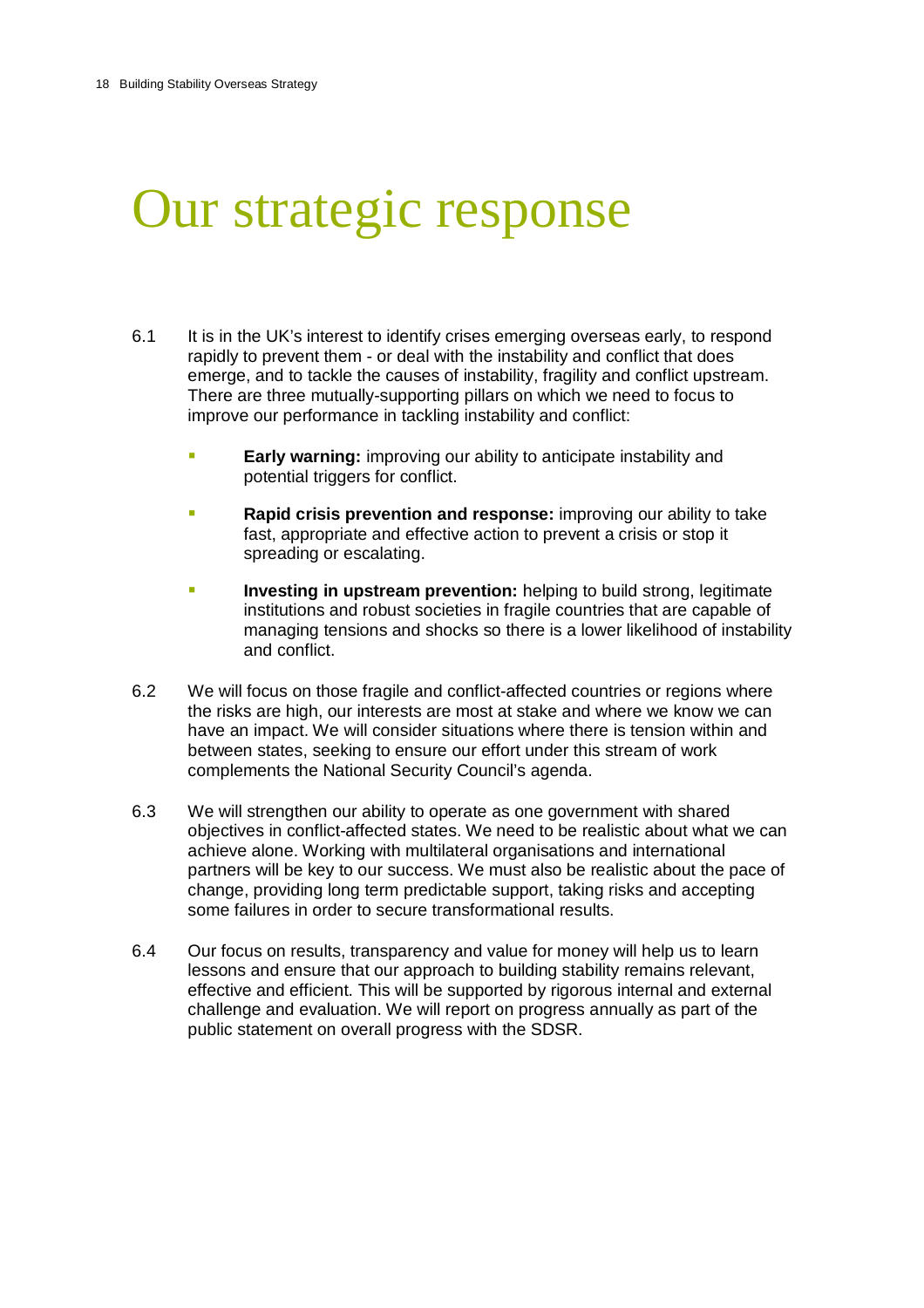### Maximising UK capabilities

- 6.5 **We will strengthen our integrated approach, maximising the contribution of UK capabilities** to tackling instability and conflict. This will help us draw more effectively on the skills and capacities across government and internationally and to tailor our approach to each situation. These skills and capacities include:
	- **Strong intelligence and assessments** which underpin political analysis and can help spot emerging risks and opportunities and also make sense of the huge amounts of electronic information generated at times of crisis.
	- **Diplomacy** which can influence events in countries and across regions, build our understanding of what is happening, and generate international consensus to act, including through our permanent membership of the United Nations Security Council.
	- **Development work** which helps to build or re-build critical institutions, support security and justice and generate jobs and public confidence.
	- **Defence engagement** which is critical to support security sector reform and develop accountable security services that can win the trust of their people.
	- **Work to promote trade and open markets** which can create economic opportunities.
	- **The Stabilisation Unit** which can respond rapidly to conflict or preconflict situations on behalf of the government, and in partnership with other key players. The unit draws upon expertise from across government, the police and the military to deliver these outcomes. It also manages the Civilian Stabilisation Group of over 1000 civilian experts from the public and private sector with critical stabilisation skills and experience.
- 6.6 The UK's capacities go beyond Government. We can also draw on the experience and expertise of universities, NGOs, think tanks and the private sector. These organisations have a depth of knowledge on conflict and instability that represents a key part of the UK's comparative advantage.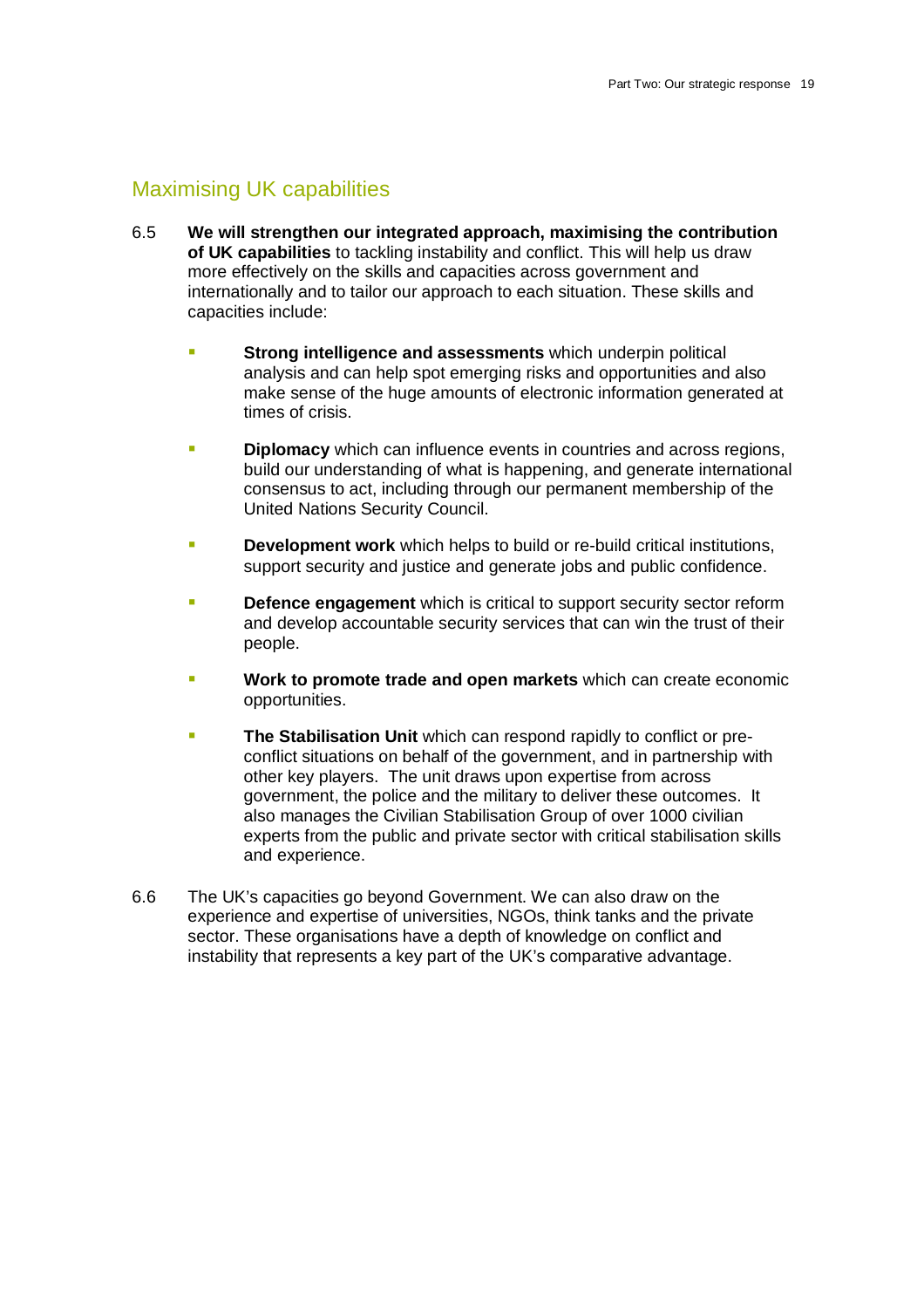## Early warning

- 7.1 The National Security Council (NSC) created by the Coalition Government in 2010 has driven tighter and more focused attention on the highest priority countries such as Afghanistan and Somalia where the threats to our interests are most immediate.
- 7.2 Events in the Middle East and North Africa have shown that instability and conflict can develop quickly. We will focus on identifying areas of risk, rather than trying to predict events. We will pay more systematic attention to the tier of countries just below the threshold for regular NSC attention and strengthen our understanding of where the risks of conflict and instability are high. This work will be led and regularly reviewed by the Director-General level Building Stability Overseas Steering Group comprising representatives from DFID, FCO, MOD and other departments with an interest, including the Cabinet Office. The Steering Group will advise or consult the NSC when Ministerial attention is required and significant UK action is needed.
- 7.3 **We will establish an Early Warning System** that will take a global view of countries in which political, economic and security shocks over the next 12 months could trigger violence. This will be underpinned by all-source analysis from the Cabinet Office, FCO, MOD and external experts and will be summarised every six months in a new Early Warning Report. The Steering Group will consider whether early warning signals demand a UK response and, if so, set the necessary action in motion.
- 7.4 Drawing on material from the Cabinet Office, including its six-monthly review of Countries at Risk of Instability, **we will produce a new internal Watchlist of those fragile countries** in which we assess the risks of conflict and insecurity are high and where the UK has significant interests at stake. The Watchlist will be reviewed annually. **The Steering Group will carry out systematic reviews of UK activity in Watchlist countries to ensure that our overall approach to building stability is realistic, appropriately resourced, fully integrated and draws on the greatest possible support from international partners.**
- 7.5 There are a range of horizon-scanning and strategy functions across Whitehall which look beyond the five year timescale. Some look at themes or regions. Many have a security-related focus and can inform our work on early warning. **We will draw the products of these functions together into an Annual Horizon Scan of emerging issues relevant to stability overseas.** The Steering Group will consider how this should inform the operation of the Early Warning System.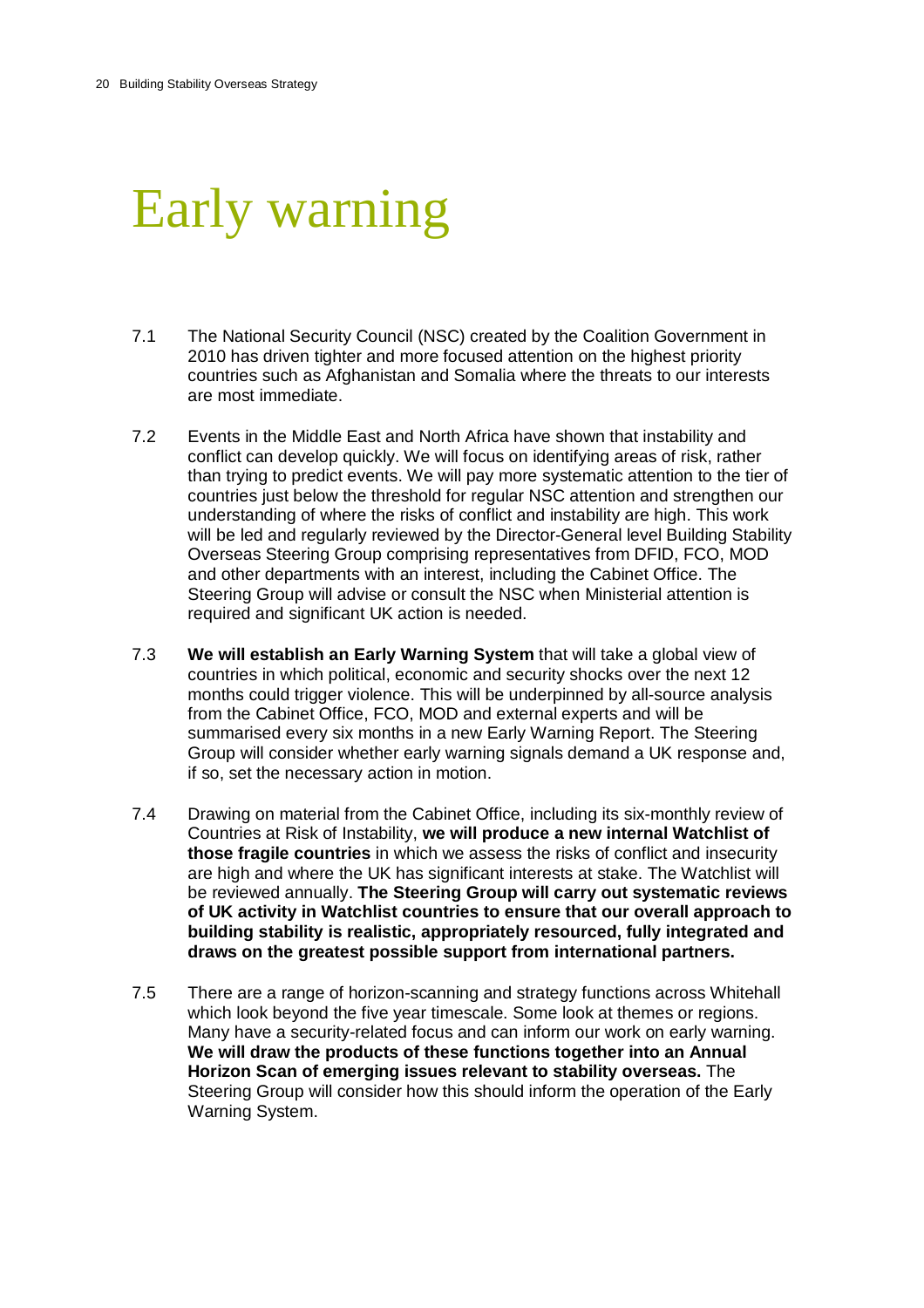7.6 In taking forward this work, we will ensure those departments and agencies with an interest are consulted as we review Watchlist countries and will consider with which other government departments and agencies we should share the Early Warning Report and the Watchlist. For example, these materials could usefully inform the Department for Business Innovation and Skills' work on export licensing, the Home Office's counter-terrorism work and the FCO's consular activity.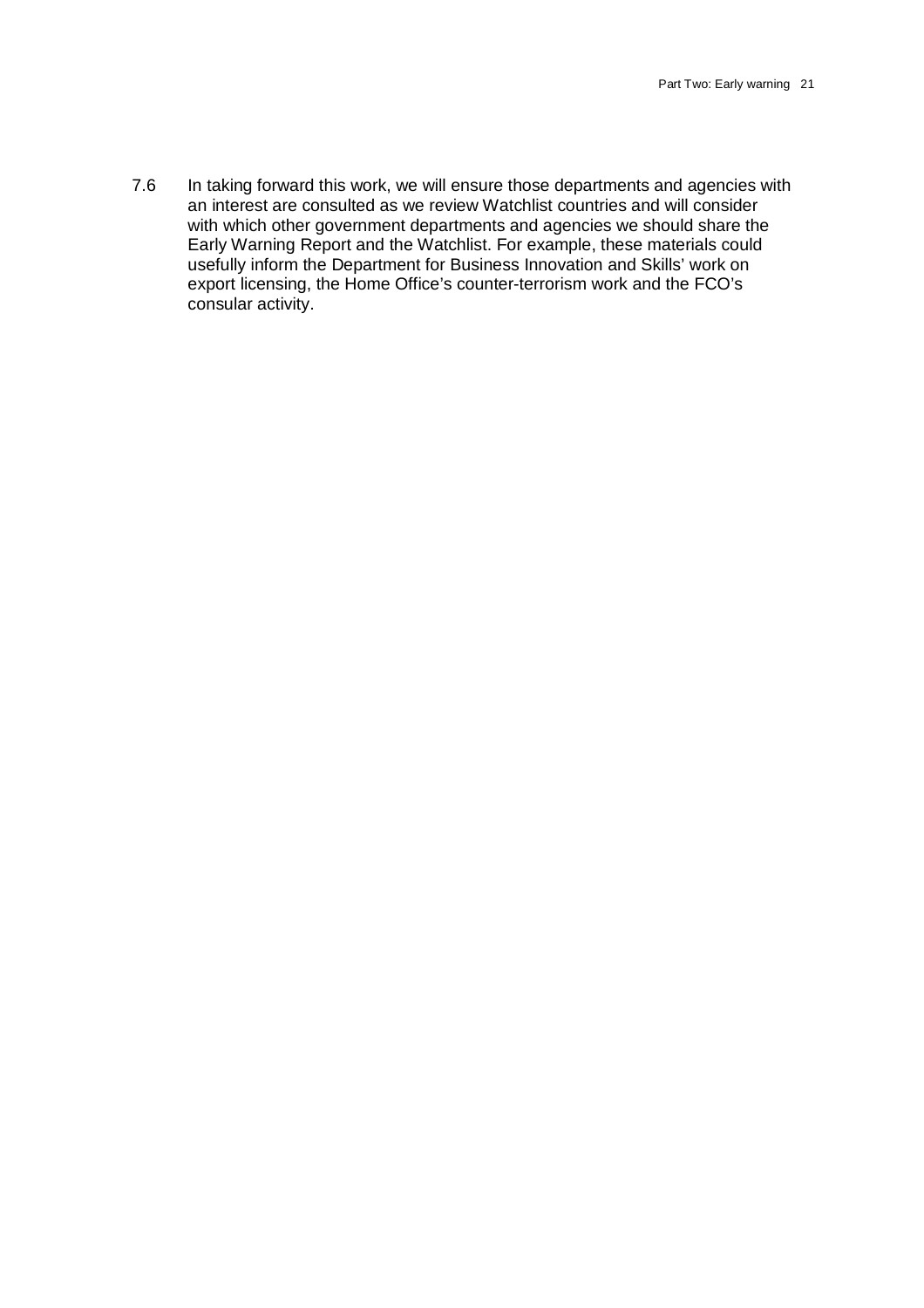# Rapid crisis prevention and response

8.1 The pace with which events have unfolded in the Middle East and North Africa emphasise the need for swift, flexible, well-informed responses. Success will be most likely when we contribute to a coherent international effort. We will play to the UK's comparative advantages of speed, flexibility, a willingness to adapt, and our ability to take a whole of government approach while helping to shape the international response.

### Early Action Facility

8.2 We need to have the right funding mechanisms and capabilities to support an agile response. The UK's tri-departmental Conflict Pool provides crossgovernment resources to prevent conflict but lacks the flexibility needed to fund responses to early warning signals and other opportunities that arise in situations of instability and conflict. **We will therefore create a £20 million annual Early Action Facility (EAF) within the Conflict Pool.** This will amount to £60 million over the current Spending Review period. It will be a crossgovernment facility drawing on a mixture of Official Development Assistance  $(ODA)<sup>1</sup>$  and non-ODA resources. The EAF will help us move more swiftly in response to warnings and opportunities, for example to fund quick assessments to lay the groundwork for more significant support and help to leverage work by others.

#### Stabilisation Response Teams

8.3 An agile response will also mean new ways of working. The SDSR introduced the concept of Stabilisation Response Teams (SRTs). SRTs are integrated teams drawn from across government including military, police or civil servants and other experts. They can deploy swiftly into difficult environments and enable the UK to rapidly help shape the response to emerging crises either bilaterally or in support of multilateral or multinational stabilisation efforts. The first SRT deployed to Libya in May. The role that it has played there suggests that SRTs will be an important addition to the government's toolkit for dealing with instability and conflict. **We will continue to develop and improve the readiness of SRTs, learning from our experience in Libya.**

 $\overline{\phantom{a}}$ 

 $1$  For the definition of ODA, see www.oecd.org/dac/stats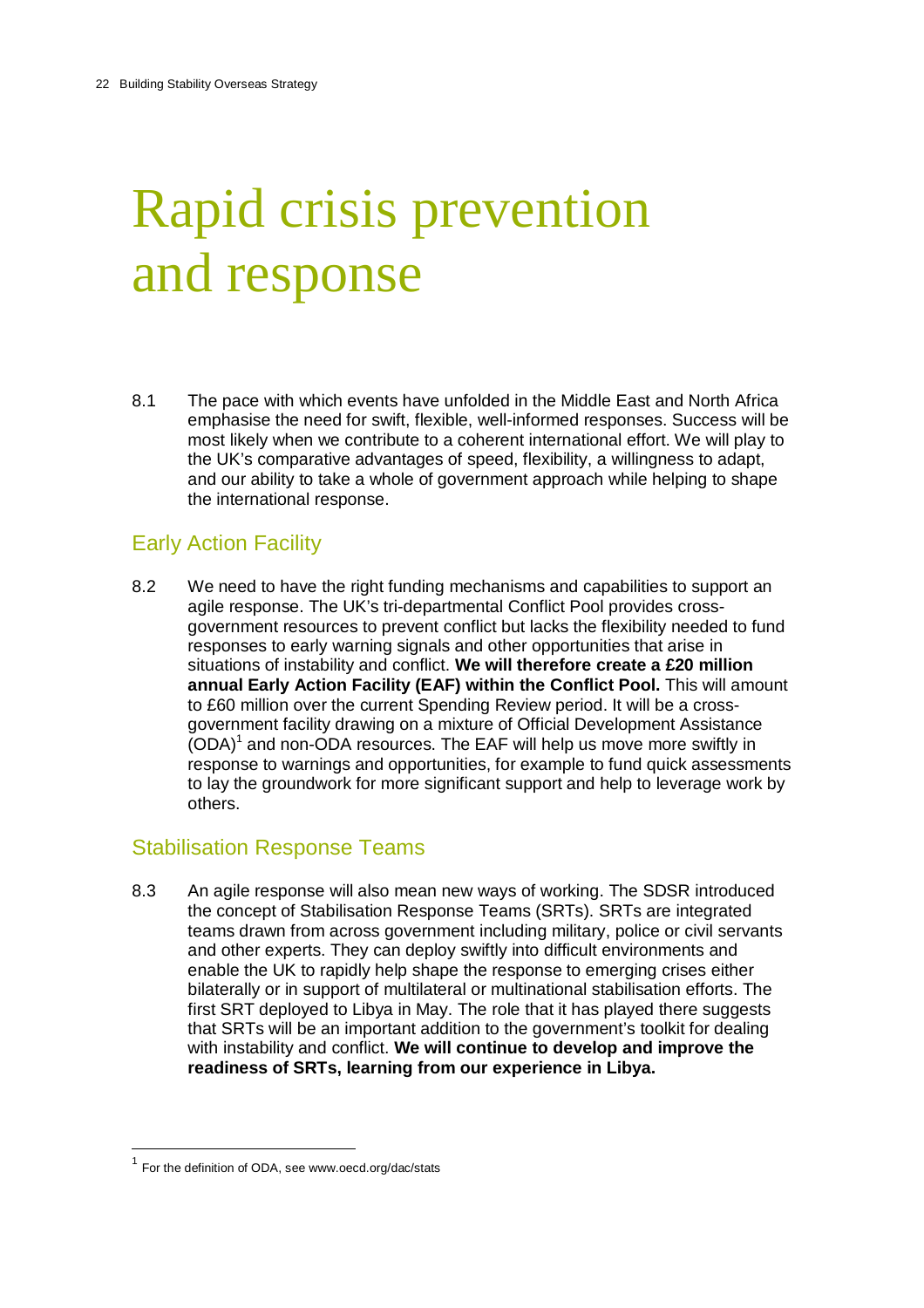#### **The Libya Stabilisation Response Team**

A UK-led international Stabilisation Response Team (SRT) was deployed to Benghazi in late May 2011 for a three week mission. It sought to build a shared international understanding of Libya's interim stabilisation needs, with a view to supporting the UN's post-conflict planning. The SRT has helped to underpin the international stabilisation effort in Libya, including assistance to build up the National Transitional Council's capacity to deliver services for the people of Eastern Libya, ensuring that people are safe and secure, and restoring important infrastructure.

### Expeditionary diplomacy

8.4 Rapid diplomatic efforts to build consensus for action to prevent conflict or to de-escalate crises are critical. British expeditionary diplomacy has played a central role in responding to recent crises and shaping their future development. Examples include our diplomatic engagement with the National Transitional Council in Benghazi, Libya, with key actors in Khartoum and Juba to help facilitate a successful Southern Sudan independence referendum, and in cities across the Middle East and North Africa as the events of the Arab Spring unfold. British diplomacy with emerging powers, with our traditional allies, and in international organisations including the United Nations, the North Atlantic Treaty Organisation and the European Union, has also been central to building international coalitions for action in Libya, Cote d'Ivoire and in supporting the reforms of the Arab Spring. We will continue to build Britain's diplomatic capabilities. Through our programme of Diplomatic Excellence, we will ensure that we have the right people with the right skills and can deploy them where and when they are needed to safeguard and advance Britain's enlightened national interest by responding effectively to impending or ongoing crises and by building long-term stability overseas.

#### Humanitarian action

8.5 When crises create a humanitarian emergency, humanitarian action is a crucial part of the UK response. Protecting civilians is at the core of the UK's policies to prevent, manage and resolve conflict. The UK Government believes that humanitarian space needs to be protected and expanded, including in fragile and conflict-affected states. Humanitarian access is fundamental to ensure that those affected by disasters are assisted and protected, and it has become increasingly challenging. The UK will ensure that its humanitarian aid is delivered on the basis of need alone and on the basis of humanity, neutrality, impartiality and independence in accordance with its key international commitments. We will maintain a principled non-politicised approach to humanitarian aid. As crises come to an end, it is critical that the transition from humanitarian response to longer-term support lays the foundations for future stability and development.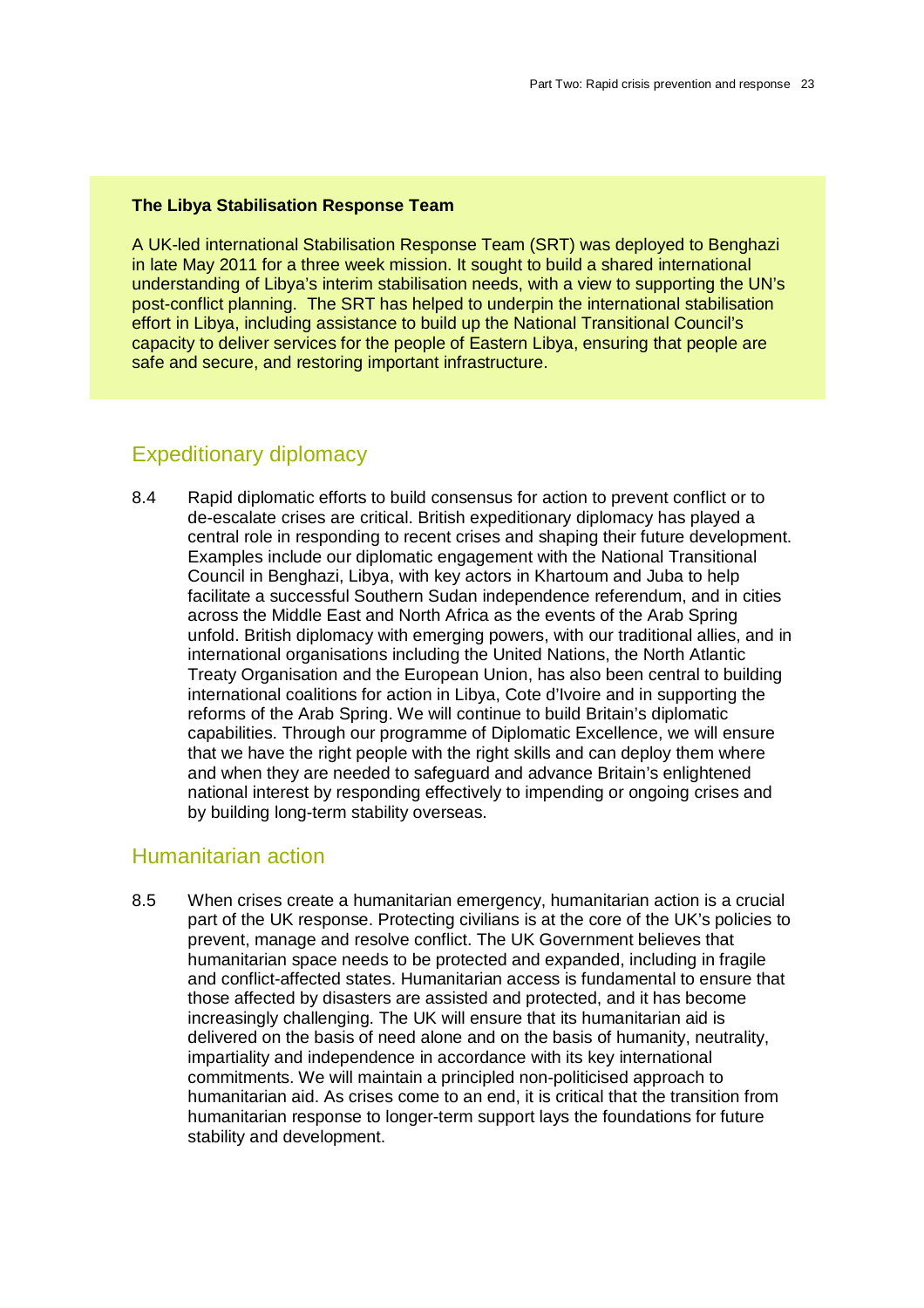# Investing in upstream prevention

### An integrated approach over the medium to long term

- 9.1 **Work to prevent conflict is most likely to succeed when it marshals diplomatic efforts with development programmes and defence engagement around a shared integrated strategy.** As the SDSR made clear we must work to address the causes of conflict and fragility; support an inclusive political system which builds a closer society; and strengthen the state's own ability to deliver security, justice and economic opportunity. These changes take time and will require sustained engagement.
- 9.2 **We will introduce a new cross-government strategic conflict assessment.** This will be used in conflict-affected and fragile states to identify the situationspecific interventions that will be most likely to succeed in helping to prevent conflict and build stability. It will bring together political, economic, social and security analysis to provide joint assessment of conflicts, considering issues such as human rights abuses, the nature of the political system in place and the dynamics of the conflict economy.
- 9.3 The prospects for success are greatest when support is coordinated around a country-owned strategy that identifies short, medium and longer-term measures for stabilisation and prevention. We will assist partner countries in the development and implementation of such strategies. As set out in the SDSR, **we will produce integrated UK strategies for key countries and regions.** These will be informed by our strategic conflict assessments.

#### Increased investment for stability

9.4 We are already investing more in upstream prevention. We are increasing to 30% by 2014/15, the proportion of UK Official Development Assistance (ODA) that supports conflict-affected and fragile states. Our programmes will help to get government working better, support wealth creation, and improve the delivery of services like security and justice, health and education.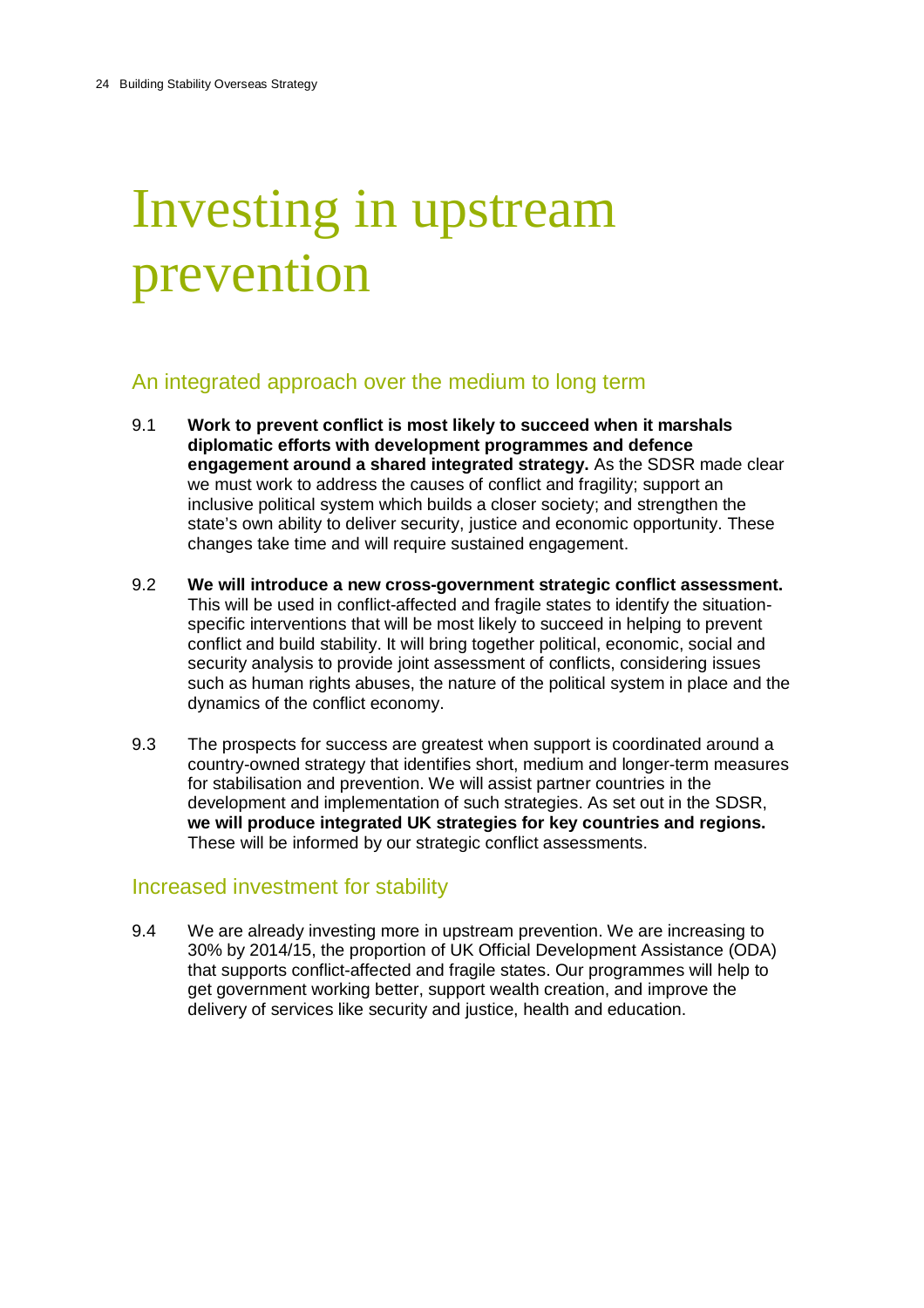#### **UK aid impact in fragile states**

Well-designed UK aid can make a real difference, tackling both poverty and the upstream causes of conflict and fragility. In Nepal we will help re-integrate 3,000 former combatants into civilian life by 2015.

UK aid helps improve citizen security, and access to justice. In Ethiopia we will increase by 50% the number of women with improved access to security and justice as a result of UK funding. In Sierra Leone we will help give 50% of remote communities access to mediation services by 2015.

We also support other basic services. By 2015 we will help get an additional 800,000 children into education in Northern Nigeria and provide sustainable access to safe drinking water for 800,000 people in Sudan.

Jobs and a thriving private sector are also vital for peace and development. By 2015 UK aid will help create 45,000 jobs in Somalia, and build, upgrade, maintain or rehabilitate over 500 kilometres of roads in Nepal.

#### The Conflict Pool

- 9.5 The Government's Conflict Pool is an important mechanism which demonstrates joined-up delivery across DFID, FCO and MOD. The Pool, which includes a mixture of ODA and non-ODA resources, can be used to fund a wide range of conflict prevention work, and also plays a number of important niche roles - for example it supports regional and cross-border work and invests in improving the effectiveness of international partners.
- 9.6 The SDSR announced that the Conflict Pool's programme resources will rise over the Spending Review period to a total of £1.125 billion. We need to ensure that Conflict Pool resources are invested strategically, contributing to the broader UK effort in a country in an efficient and effective way. **We will therefore introduce a stronger results focus in the Conflict Pool, and improve programme management. We will work to ensure that the Conflict Pool provides predictable multi-year resources for country or regional strategies, where they exist, helping to build: free, transparent and inclusive political systems; effective and accountable security and justice (including through defence engagement); and the capacity of local populations and regional and multilateral institutions to prevent and resolve the conflicts that affect them.**

#### Investing in partnerships beyond governments

9.7 We will not only work with central governments in fragile and conflict-affected countries. While recognising that our engagement can have a significant impact on the dynamic amongst political actors, **we will work with key groups such**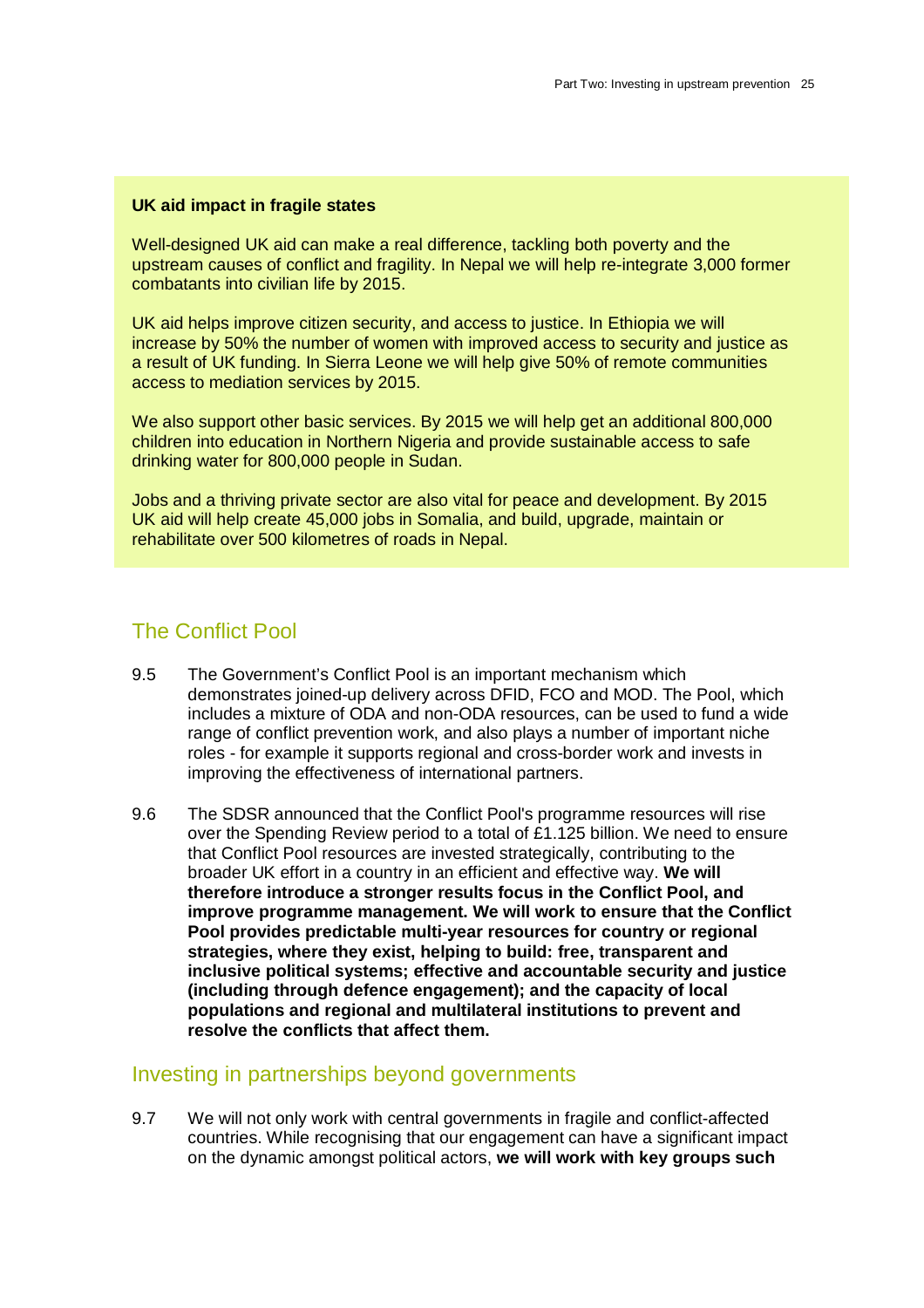**as local government, communities, the private sector, faith groups, civil society and the media.** The work of these groups may reach the most vulnerable people, including those whom the government cannot or will not reach. We will support efforts to strengthen and develop effective conflict management and peacebuilding capacities within communities, countries and regions.

9.8 Soft power will play a significant role in support of our efforts. The work of the British Council is important in building engagement and trust for the UK through a mutual understanding of values and the role of citizens, governments and civil society worldwide. The BBC World Service provides access to news which can be trusted by people in fragile countries. The work of the BBC World Service Trust and other institutions which help to build the capacity of in-country news services is vital. Organisations, such as the Westminster Foundation for Democracy, also have an important role in providing assistance to parliaments and political parties.

#### Supporting the role of women

9.9 Women have a central role in building stability. **In line with our National Action Plan for UN Security Council Resolution 1325 on Women, Peace and Security, we will continue to address violence against women and support women's role in building peace.** For example, in Afghanistan, the UK military has deployed Female Engagement Teams (FETs) to strengthen links between the UK military and Afghan women. We are also supporting Afghan women's civil society organisations to strengthen the influence of Afghan women in public life and to enhance their protection from violence through support to legal reforms. We are working through the UN, the EU and NATO to drive international action in support of UN Security Council Resolutions relating to women and conflict including 1325, 1820, 1888, 1889 and 1960.

#### Supporting a responsible private sector

9.10 We will do more to support the responsible private sector in difficult countries and regions. **DFID's Private Sector Unit will strengthen efforts to support the genuine, reputable private sector in fragile states,** accelerating the road to long-term peace and stability through jobs and new sources of income. In Afghanistan, for example, a new Business Innovation Fund will provide assistance and small grants to new businesses that focus on services, jobs and incomes that benefit the poor.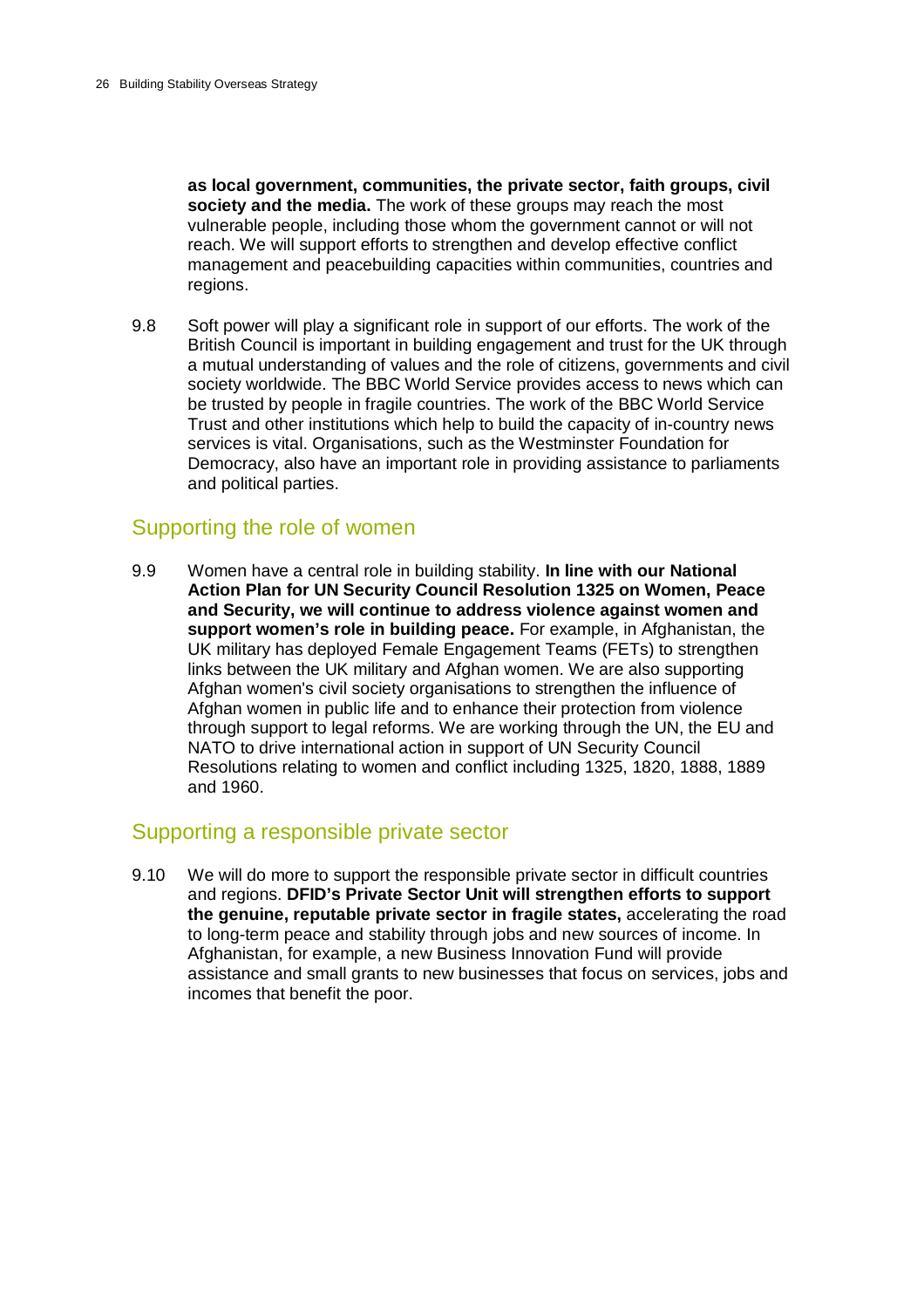### Tackling corruption

- 9.11 The Government is also proactively tackling international drivers of conflict, including corruption. UK aid is funding police units within the Metropolitan Police and City of London Police to investigate allegations of corruption relating to developing countries which involve British citizens, companies or financial institutions. The new UK Bribery Act will reform UK criminal law to create new bribery offences. This will make it clear that bribing foreign public officials is illegal; that UK citizens can be tried in UK courts for offences committed elsewhere in the world; and that businesses have a corporate responsibility to have systems in place to prevent bribery in the course of their activities.
- 9.12 The UK is committed to supporting and building the capacity of law enforcement in parts of the world that suffer from instability and political upheaval which impacts on the UK. The UK is actively involved in supporting local efforts to tackle a range of organised crime threats in West Africa, for example. These include drugs, fraud and corruption. Two sites in West Africa deliver jointworking, sharing of intelligence and operational information and a coordinated approach to capacity building. There is a UK-led platform in Ghana and a French-led platform in Senegal. The forthcoming Organised Crime Strategy will set out a new approach for the UK's efforts against organised crime. This will include tackling the causes of organised crime such as instability, and there will also be emphasis on developing international cooperation, working with partners to disrupt and prevent upstream criminal activity.

#### Defence engagement

9.13 Defence engagement activities work alongside – and complement - broader UK Government activity in areas including strengthening security and justice; building UK influence with counterpart institutions and with the country as a whole; and developing capacity to support international peacekeeping missions. **We will ensure that the Defence Engagement Strategy sets out in practical terms how we will implement the SDSR commitment to direct more nonoperational defence engagement to conflict prevention**. This work will examine the UK's highly-valued defence and security assets to ensure they make the greatest contribution to the UK's global influence in priority countries and regions, and will be completed by Autumn 2011.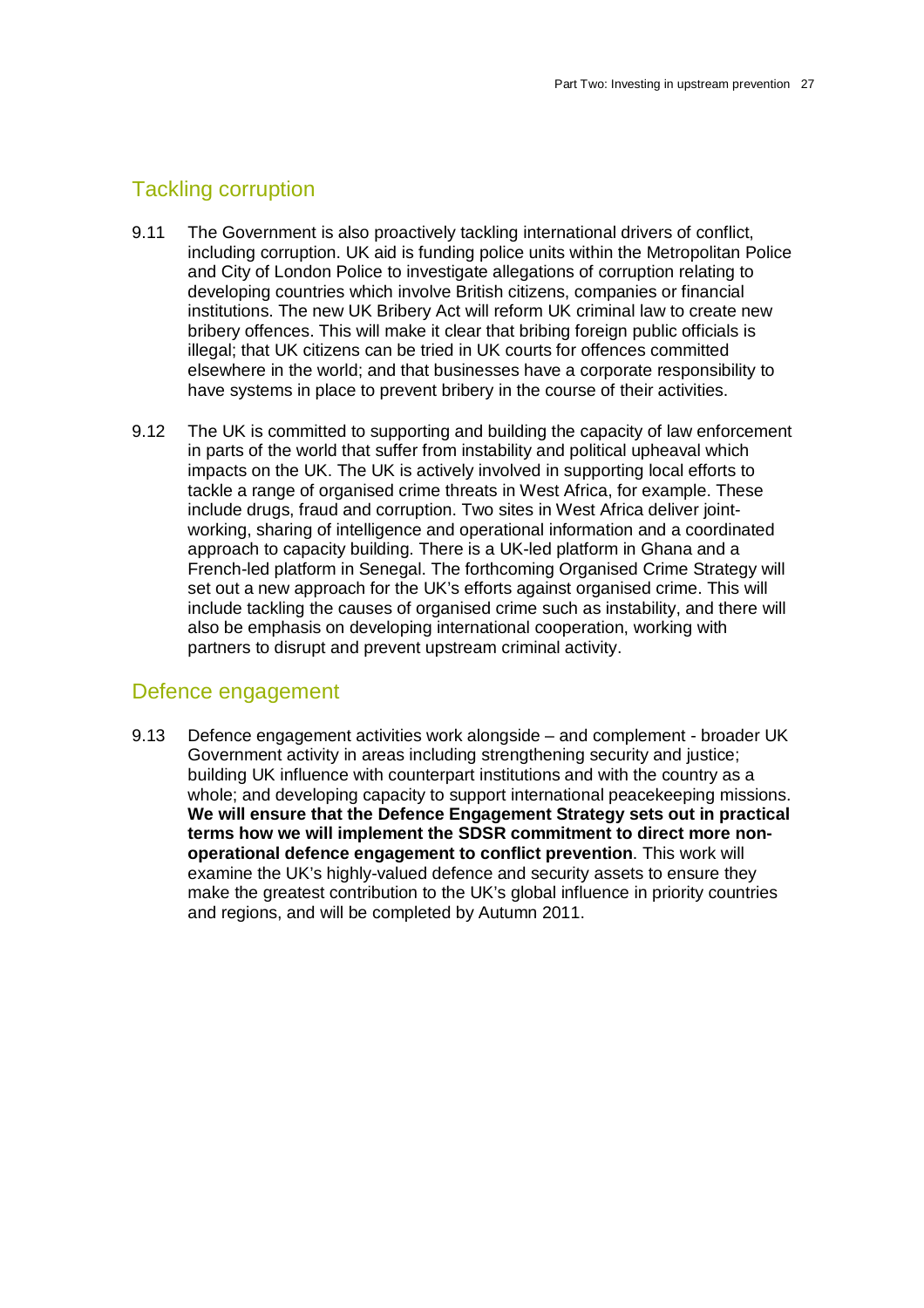#### **Defence engagement**

We have flexible and adaptable assets at our disposal, including, the Defence Attaché network, military training teams, International Defence Training/Education and Royal Navy ship visits.

When working with a country's armed forces we not only build their capacity, we are also able to enhance their support to international peacekeeping missions. For example, British Peace Support Teams (BPST) in South Africa and Kenya support the training of the Regional Africa Standby Forces. The UK provides funds to the Peace Support Operations Training Centre in Sarajevo which delivers high quality training to officers across the region. All training is conducted with due regard for human rights and international humanitarian law. Where necessary, other safeguards for potential human rights violations will be put into place, including seeking high level assurance that new capabilities will not be used or misused for the commission of human rights violations.

In the Middle East, we have focussed on building the capacity of the Palestinian Authority's security forces, critical to the viability of a future Palestinian state. In Iraq, we have worked to ensure the Iraqi Armed Forces remain a secular, independent and accountable public institution able to provide internal security against an ongoing extremist threat and a strong maritime border, protecting vital oil infrastructure. In addition, International Defence Training courses educate many foreign military and civilians on courses that promote professional and accountable security forces. Approximately 3000 students were trained in 2009/2010. Training is delivered both in the UK and by sending trainers to countries such as Ethiopia, Uruguay and Ukraine, building military capability, friends and allies in these regions and increasing their ability to work together. These types of activities often give additional benefits in terms of the level of influence the UK is able to achieve within those countries.

9.14 Providing assistance for the security sector in fragile states means working with countries and institutions where we have concerns about their respect for human rights and democracy. In conducting this work, it is vital that we engage with the security and justice sector in ways which promote rather than undermine human rights, and that we take steps to mitigate any potential risks to human rights.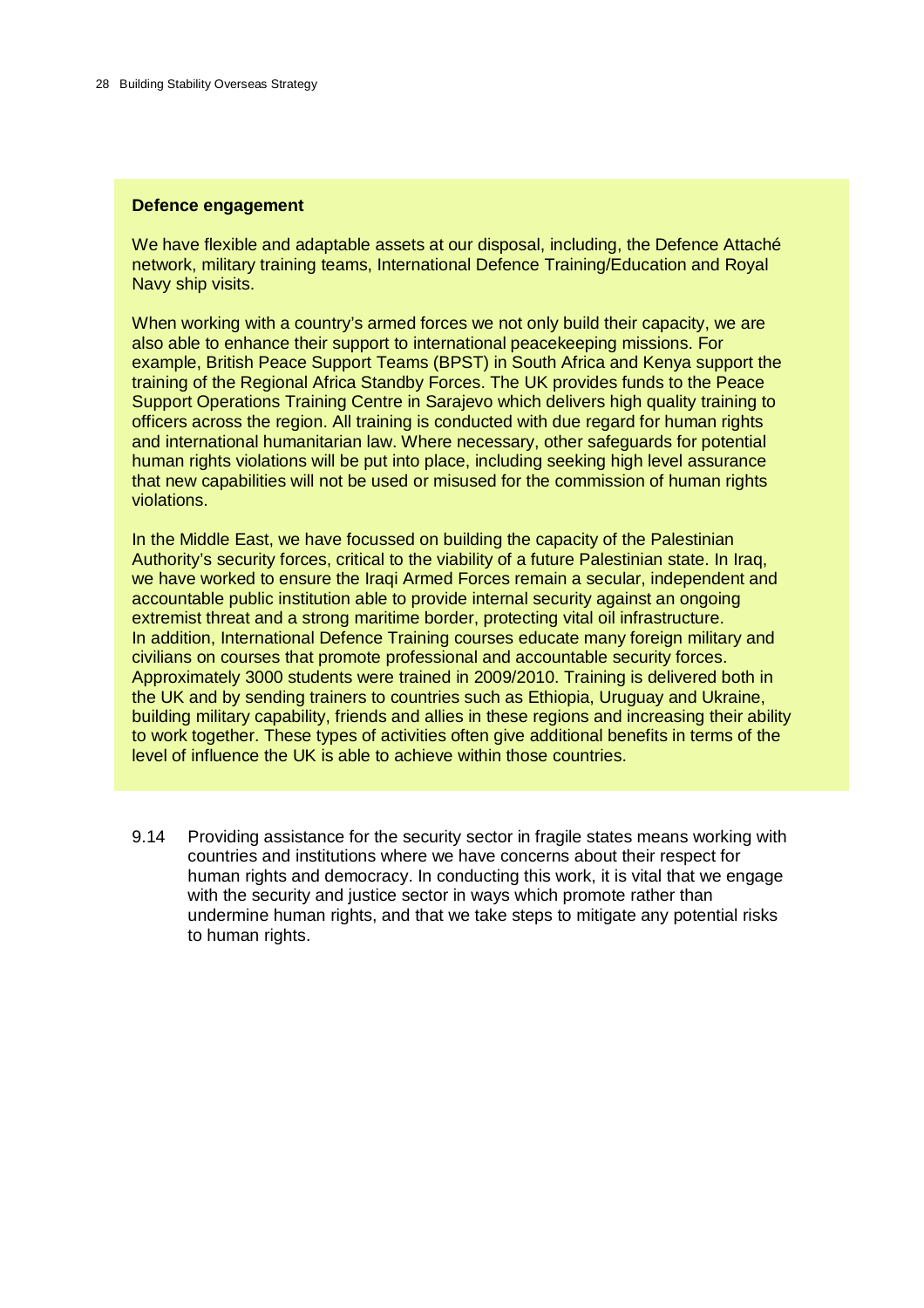#### A regional approach where appropriate

9.15 Where appropriate, we will take a regional approach to building stability. The Arab Spring presents a crucial opportunity for the Middle East and North Africa region to build more inclusive and prosperous societies. Bilaterally, through the DFID-FCO £110 million Arab Partnership Fund we are working with reforming governments, civil society, parliaments, the media and judiciary to build stable, responsive institutions, promote inclusive economic growth, and strengthen citizen participation.

#### **The Arab Partnership Initiative**

The Arab Partnership Initiative is the joint FCO/DFID approach to the Arab Spring. Launched as a £5 million FCO fund in February 2011, it was expanded in May to £110 million over four years in recognition of the historic opportunity presented to support the building of a more stable, open and prosperous Middle East and North Africa region. The Arab Partnership includes an FCO-led Participation Fund (up to £40 million) and a DFID-led Economic Facility (up to £70 million).

The Participation Fund is working across the countries of the region to support meaningful political reform, in partnership with civil society, parliaments, the media and judiciary. Programmes to support political transitions in Egypt and Tunisia are already underway. In Tunisia, for example, ahead of Constituent Assembly elections, the UK is working in partnership with the BBC World Service Trust and international and local civil society organisations to ensure freedom of expression is protected in legislative frameworks, and to build capacity for balanced and accurate reporting during elections.

The Economic Facility will provide technical assistance to support economic reform, and help to build more open, inclusive, vibrant and internationally integrated economies. This assistance will also contribute to strengthening the rule of law and voice/accountability. It will focus on those countries embracing reform, starting with Egypt and Tunisia, and then broadening out to countries such as Jordan and Morocco.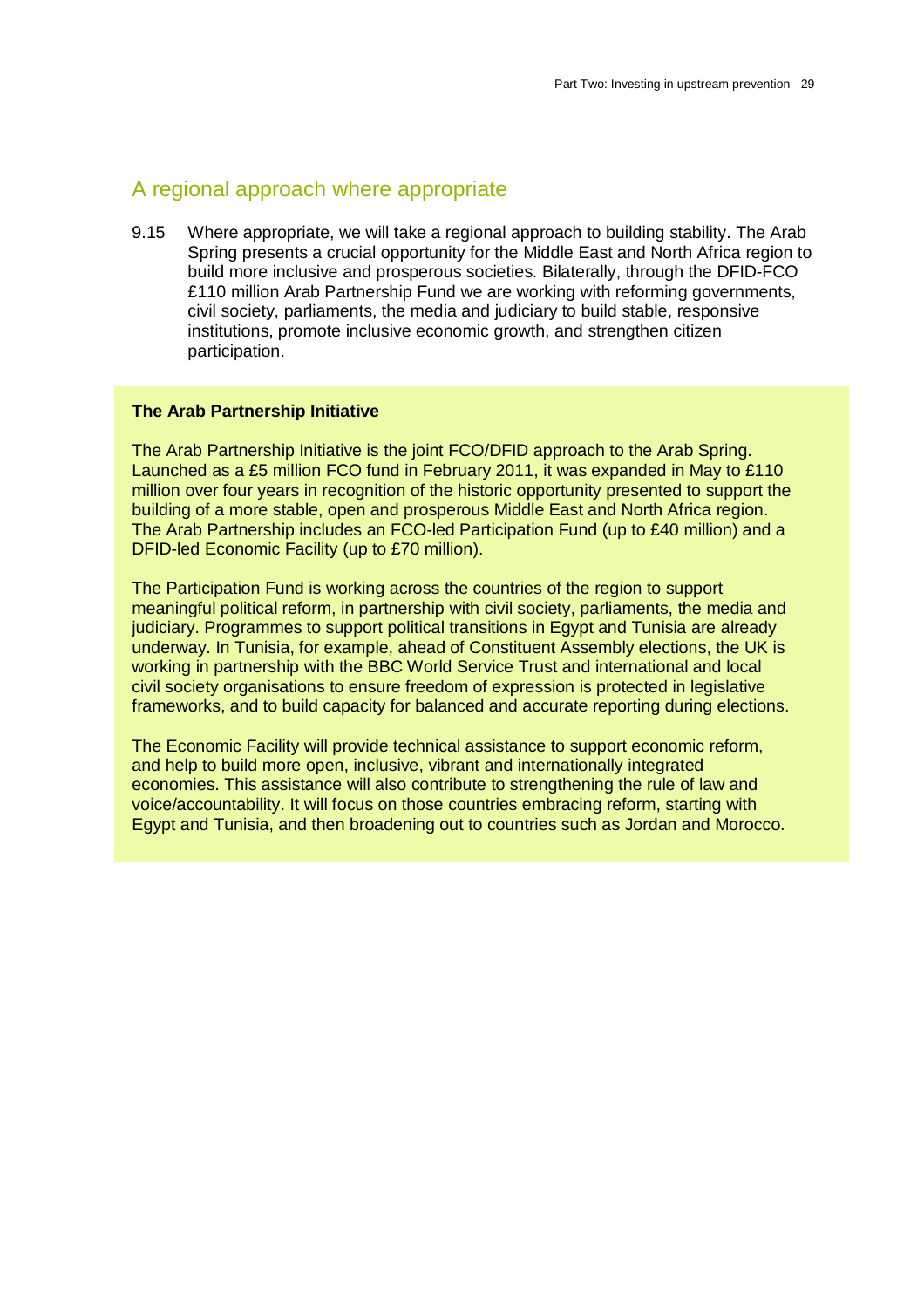# Working in partnership with others

10.1 Working in partnership with others, leveraging the expertise and resources that they have, will be critical to our success in building stability. For example, bilateral activity under the Arab Partnership Initiative is complemented by working with a wide range of strategic partners. We are engaging intensively with the G8 through the Deauville Partnership and with the European Union through European Neighborhood Policy to ensure a comprehensive offer of support for the region. The Arab Partnership's economic facility will work directly with the International Financial Institutions, including the Regional Development Banks, to help countries in the region fully benefit from their assistance. **We will work more closely in partnership with international and multilateral organisations encouraging them to take an integrated approach to building stability and preventing conflict.**

#### International organisations

- 10.2 Work through the United Nations, and particularly the UN Security Council (UNSC) which was created to address threats to peace and international security, will be key. As a permanent member, we will support the Council's role, for example in focusing international attention to emerging conflicts or imposing sanctions to block access to resources, funding, and military hardware and so change the behaviour of leading belligerents. We will build on our success in supporting the UN's work on horizon scanning. And we will further encourage the Council to mainstream climate security into its conflict work.
- 10.3 UN Peacekeeping missions and operations authorised by the UNSC and led by regional organisations contain violence, stabilise fragile post-conflict situations and reduce the likelihood of hostilities resuming, without the need for direct UK military intervention. Though relatively low cost compared to coalition missions, international peacekeeping is still an expensive undertaking. We will to continue to lead efforts to improve the efficiency and effectiveness of UN peacekeeping, and ensure that such interventions support the political processes which will deliver long-term stability. We will also work to ensure peacekeeping missions stay no longer than necessary.
- 10.4 Throughout the UN, we will encourage a more joined-up approach to peacebuilding and state building. All the parts of the UN system need to work better together on this agenda. And we will support efforts to strengthen the UN's contribution to conflict prevention. We will continue to engage with and support UN Departments, Funds and Programmes to improve their combined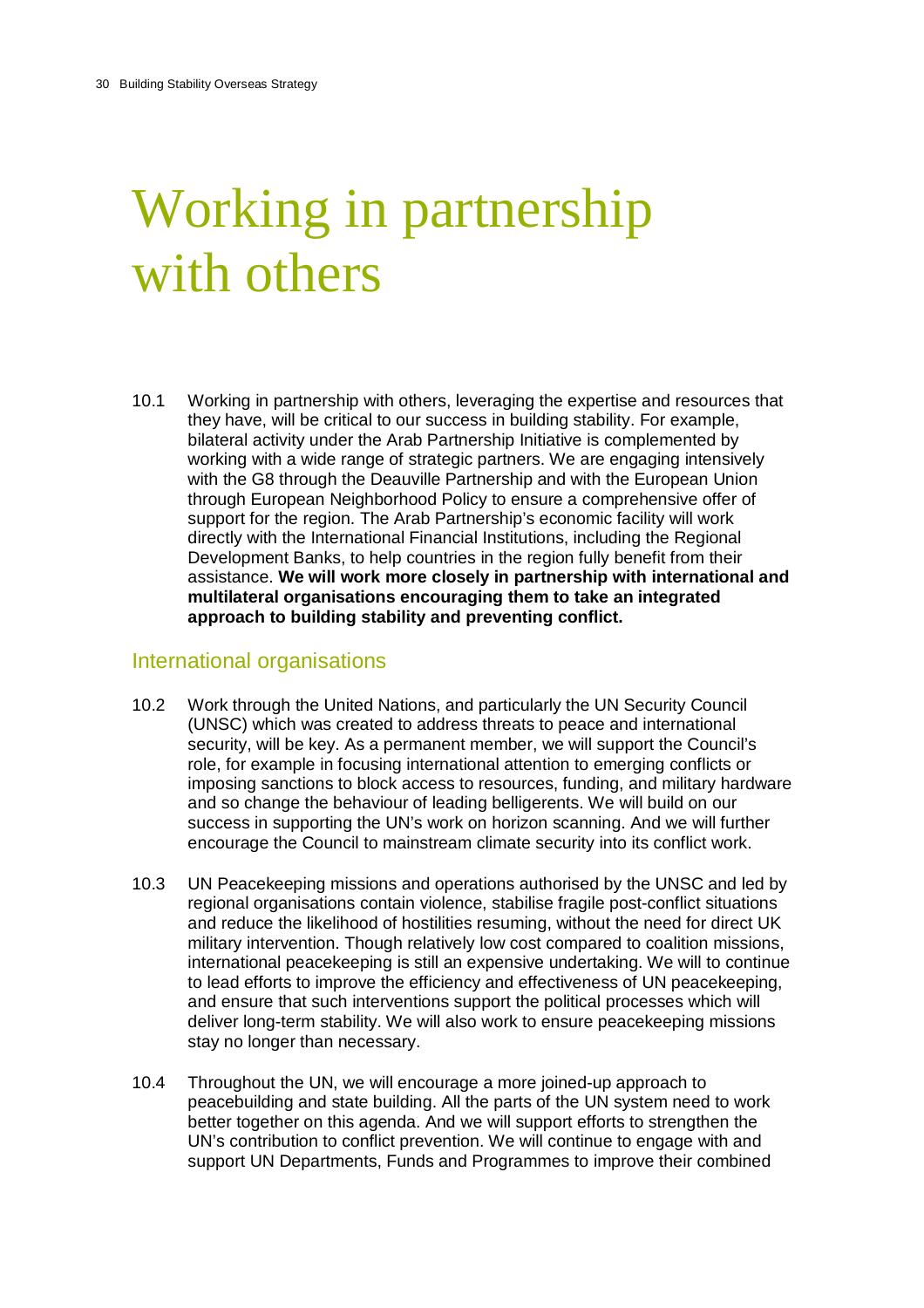effectiveness and to ensure the international system delivers tangible results in fragile and conflict-affected states. This includes working to ensure that the UN Peacebuilding architecture and the UN's political, humanitarian, security and development tools are brought together more effectively.

10.5 We will work with the World Bank, in particular to take forward the recommendations of the World Development Report 2011 on 'Conflict, Security and Development' and shift the behaviour of donors to fragile and conflictaffected states from short-term, technical and partial solutions towards the strengthening of institutions that provide people with security, justice and jobs.

#### Regional organisations

- 10.6 The European Union (EU) has a range of significant tools and levers for building stability. It provides over half the world's development aid. Its enlargement and neighbourhood policies, including their trade elements, are essential components of our approach to building stability in the Western Balkans, or Eastern and Southern Neighbourhoods. The EU currently employs a range of foreign policy instruments to build stability across the globe. These include sanctions regimes; civilian Common Security and Defence Policy (CSDP) missions such as those in Kosovo, The Democratic Republic of Congo and Afghanistan; and military CSDP missions including the EU's efforts to tackle piracy off Somalia. Where possible, we will ensure that these tools and levers support and add value to our own efforts.
- 10.7 We want the EU to be able to intervene effectively to build stability, tackle crises as they emerge and respond to conflict. We will encourage the European External Action Service (EEAS) to develop integrated strategies that draw together security, political and development activities for preventing and resolving conflict. We will push for an EEAS capable of intervening at any stage of the conflict cycle, bringing together the full range of EU instruments, regionally and in individual countries. We welcome the decision by the EEAS and the Commission to launch a new European Neighborhood Policy with the countries on our borders that is structured to provide significant incentives for those who seek meaningful reform and underpinned by clear conditions. As a high priority, we will work to improve EU early warning capabilities and responses.
- 10.8 The North Atlantic Treaty Organisation (NATO) has been a builder and provider of security since its creation. It has unique conflict management capacities, including the unparalleled capability to deploy and sustain robust military forces in the field. NATO's Strategic Concept, agreed in 2010, commits the 28 member alliance to use its political and military capabilities to prevent crises, manage conflicts and stabilise post-conflict situations and to a broad spectrum of activities - including to: enhance integrated civilian-military planning throughout the crisis spectrum; form an appropriate but modest civilian crisis management capability to interface more effectively with civilian partners; and develop the capability to train and develop local forces in crisis zones. The UK will seek to play a part in the development of all these activities by funding the NATO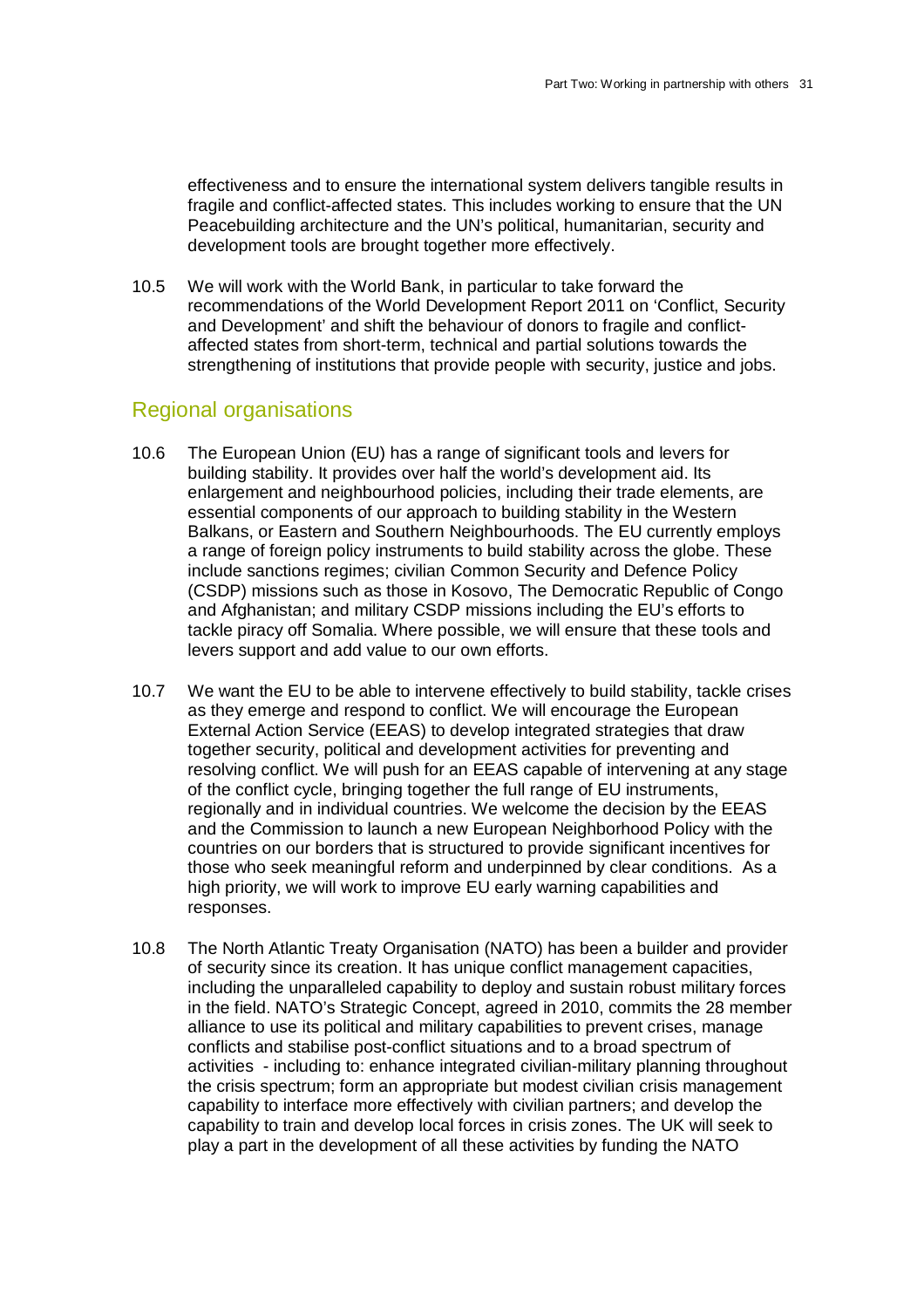Command Structure, providing military and civilian capabilities when requested, and supporting the Alliance's political engagement activities.

10.9 Building the capacity of regional institutions, such as the Organisation for Security and Cooperation in Europe and the African Union, to deal with conflict prevention, mediation, and post-conflict political settlements is cost-effective and helps enable regions to handle their own conflicts. One excellent example of success at a regional level is the UK's support to institutional capacity building in the Economic Community of West African States (ECOWAS). This called on resources from the FCO, DFID and MOD and close coordination with international partners. ECOWAS has since mediated and prevented several conflicts in its region and negotiated several ceasefire agreements. It has worked to improve the free movement of people and goods within its boundaries and develop peacebuilding programmes in the aftermath of conflict. It is currently working on an integrated approach to tackling drugs and people trafficking in the region. **We will continue to work to strengthen regional efforts and actively engage with regional groupings.**

#### Moving beyond traditional partnerships

- 10.10 We will continue to work closely to build stability with traditional partners such as the United States and France. In a more expeditionary approach to diplomacy, the FCO is also actively seeking to strengthen ties with a wider range of countries including China, Brazil, South Africa and the Gulf countries, intensify relations with India and reinvigorate relations with Commonwealth partners. These countries all play an important role in their own regions and, increasingly, globally. **We will invest greater diplomatic efforts in new 'prevention partnerships' with these countries.**
- 10.11 We will continue to work with conflict-affected and fragile countries themselves, for example through the International Dialogue on Peacebuilding and Statebuilding, to bolster their efforts to demand more effective support from bilateral and multilateral donors.

#### Strengthening the rules-based international system

10.12 Work to strengthen the rules-based international system to address external pressures leading to instability and driving bad governance will support our efforts. A positive example is the Construction Sector Transparency Initiative. The agreement by G20 leaders of a comprehensive Anti-Corruption Action Plan is a strong statement of political will that the G20 should lead by example in tackling corruption. The plan sets out a range of concrete steps for countries to take, which cover domestic and international corruption in both the public and private sectors. Securing a robust Arms Trade Treaty that will help regulate the global arms market to prevent weapons reaching those who use them to undermine stability and democracy is a very high priority. More needs to be done to strengthen the tools for coping with organised crime that works across borders.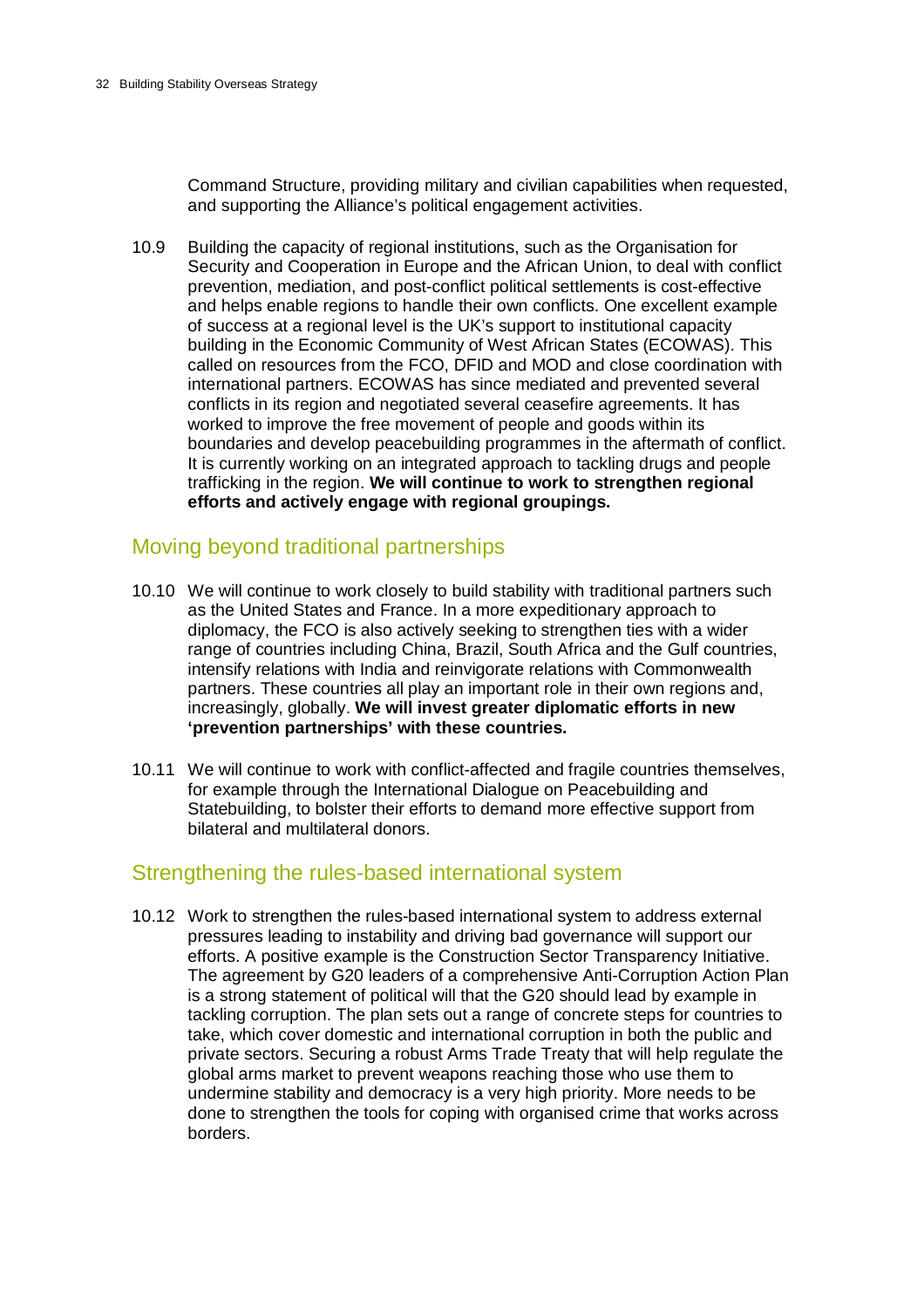### Making this happen

- 11.1 Effective and efficient support for building stability overseas requires an integrated approach to bring together different resources, capabilities and areas of expertise that exist across government and the international community. We must be able to respond in real time whilst also planning ahead to meet emerging challenges: prioritising and using our assets strategically in complex fast-moving situations. To make this happen, we need mechanisms for effective coordination across government, clear lines of responsibility for delivery, and a focus on results and value for money.
- 11.2 The NSC is the central point for prompt, coherent and coordinated decision making on national security issues. Within the NSC the Foreign Secretary and International Development Secretary, working closely with the Defence Secretary, are the lead Ministers for building stability overseas. These three Secretaries of State will jointly champion implementation of this strategy.
- 11.3 Directors General from FCO, DFID and MOD with responsibility for building stability overseas in the SDSR will oversee the implementation of this strategy, working closely with colleagues across Whitehall, to help ensure that UK efforts are rigorously prioritised and closely integrated. The Building Stability Overseas Board, established by the SDSR, will agree an appropriately resourced implementation plan and will have particular responsibility for the reform of the Conflict Pool.

#### Monitoring and evaluation

- 11.4 **We are committed to ensuring that our investments deliver real results on the ground, are transparent and provide value for money for the UK taxpayer.** We recognise the need to make a step change in measuring our impact, relying less on subjective internal assessments and drawing more on external expertise and data.
- 11.5 **We will implement a systematic cross-Government reporting framework** that is consistent across Posts conducting activity supported by the Conflict Pool so that we can measure our impact across regions. We will supplement qualitative reporting by working with international partners to develop consistent quantitative indicators of progress. For example, we need to be able to rigorously measure whether public confidence is growing in the ability of a fragile state to deliver the things they most care about like jobs, security and justice.
- 11.6 Increasing the UK Government's focus on upstream conflict prevention is a central part of this strategy. This poses particular challenges in terms of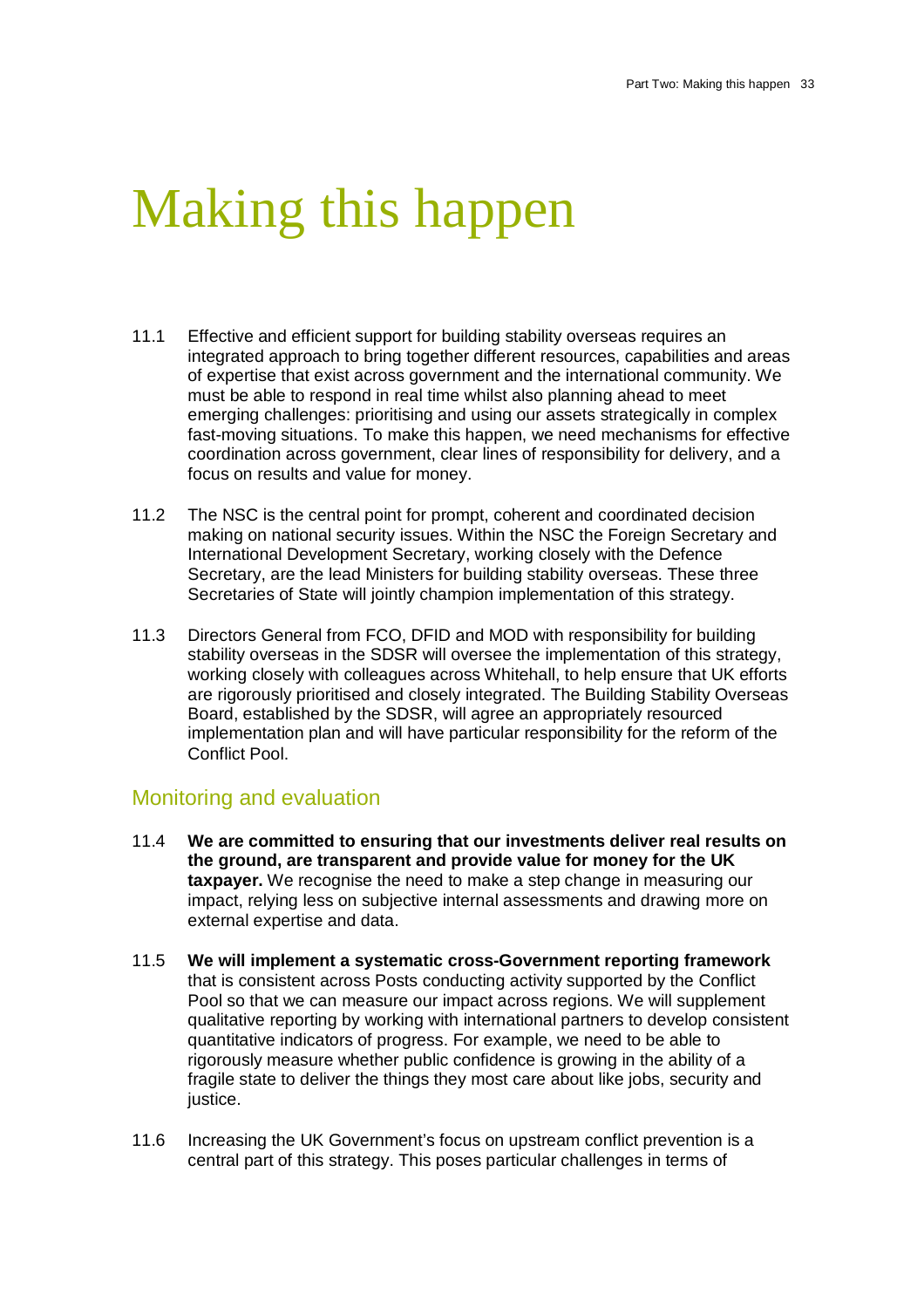developing indicators for monitoring and evaluation. Ultimately, establishing the UK's contribution to conflict prevention relies on counter-factual analysis – examining what level of conflict would have been likely without intervention. We will work to develop robust approaches to this.

### External challenge

- 11.7 We will open up our work to more external challenge and evaluation**, using an independent view of the Government's conflict prevention performance to challenge our thinking and drive continuous improvement**. As a first step the new Independent Commission for Aid Impact (ICAI) which reports directly to the International Development Committee in Parliament has signalled that it will carry out an evaluation of ODA spent through the Conflict Pool during financial year 2011/12. This will cover work by all three Departments. Building on this, we will put in place an evaluation strategy for the Conflict Pool, covering the Spending Review period. This will help to focus our programming and improve lesson learning.
- 11.8 We will introduce expert challenge panels comprising a range of external experts e.g. NGOs and academics, to review our analysis. We will also look for new innovative ways to review our overall approach. For example, **we will help to develop an independent assessment of the Government's overall conflict prevention performance.**

#### Strengthening the evidence base

- 11.9 Research over the past decade has emphasised that there is no one-size-fits-all approach to fragility, and that 'context is everything.' It has helped shape a framework that focuses on the politics of conflict, seeks to build a sustainable and inclusive political settlement, and requires attention to both state and society. Notwithstanding this progress**,** the overall evidence base and conceptual foundations for engagement in fragile states remain patchy, underdeveloped and, in some areas, contested.
- 11.10 The UK will continue to work to strengthen the evidence base. We are supporting two long-term research programmes on conflict and fragility: one on access to security and justice, and the other on livelihoods, basic services and social protection. We have also commissioned systematic reviews of the evidence, including on the impact of employment creation on stability, the impact of interventions to reduce violent crime in developing countries, the impact of climate change and the effectiveness of disarmament, demobilisation and reintegration programmes.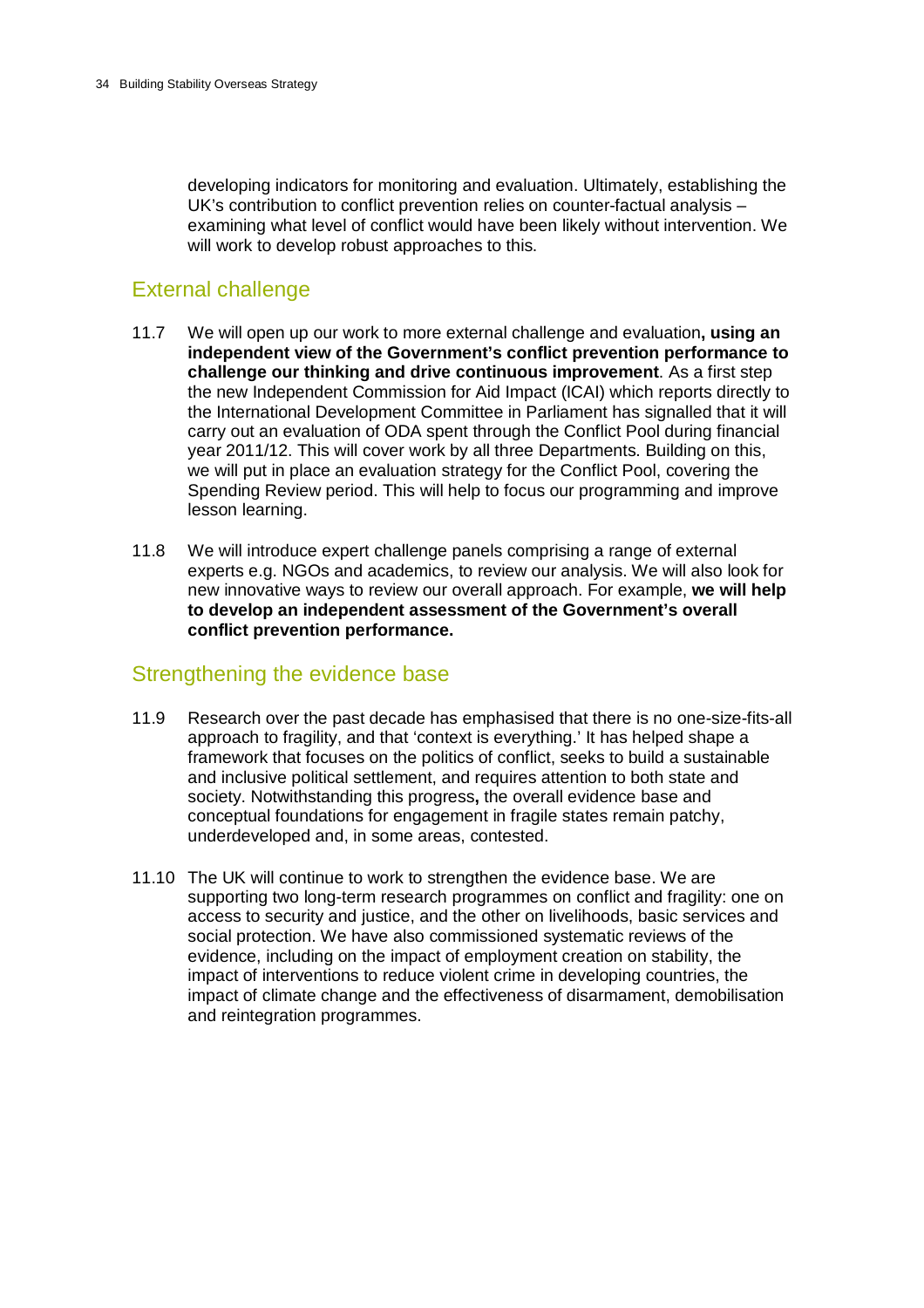### Source materials

In preparing this strategy, we have drawn on analysis and data sets produced by international organisations including the UN, the World Bank, the International Energy Agency and Organisation for Economic Co-operation and Development, and by nongovernmental organisations including the Heidelberg Institute for International Conflict Research, the Institute for Public Policy Research, the International Action Network on Small Arms, International Alert, the Overseas Development Institute, Oxfam, and Saferworld.